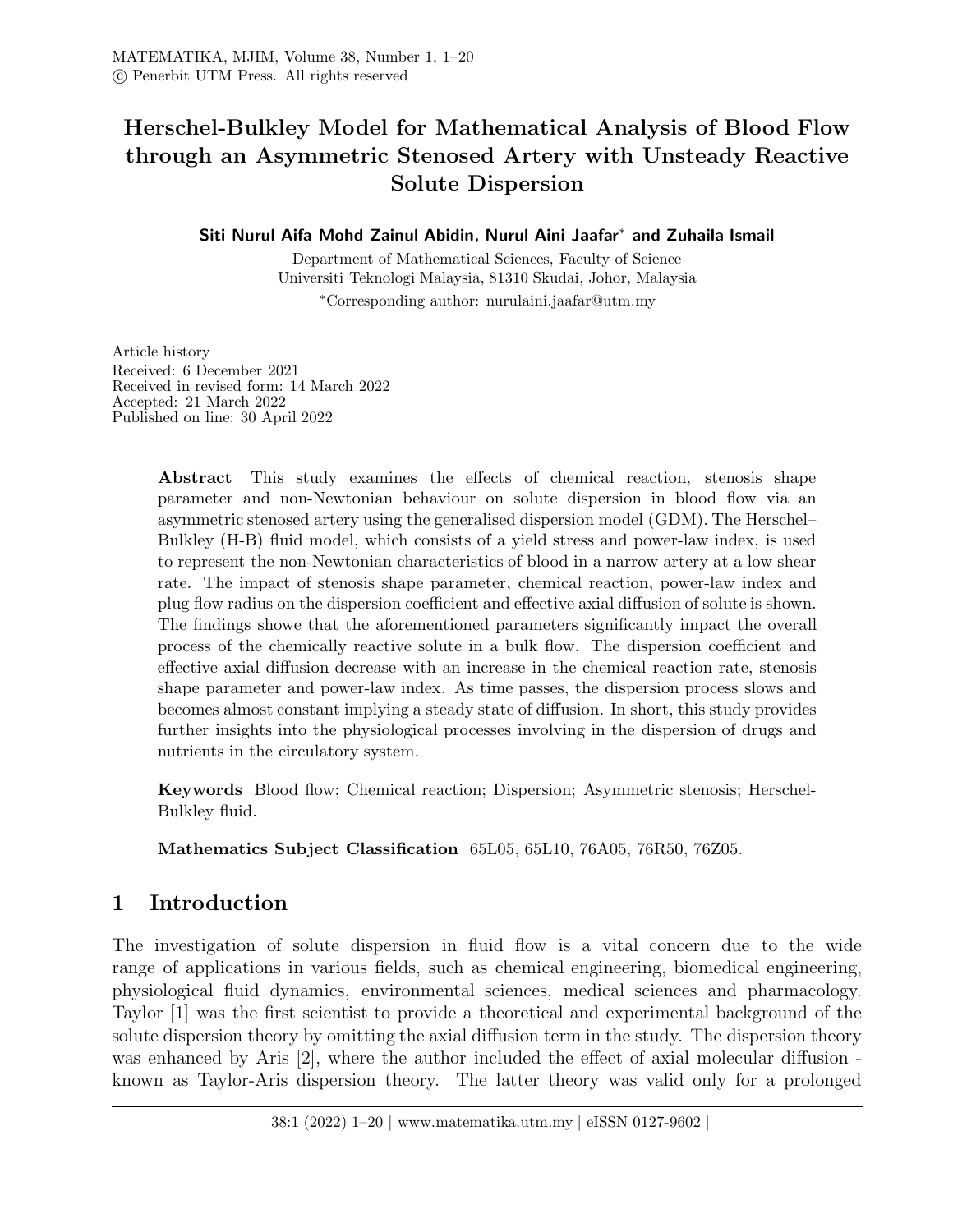duration. In order to obtain an exact solution of the unsteady convective diffusion equation that is applicable at all times, Gill and Sankarasubramanian [3] proposed an alternative approach known as the generalised dispersion model (GDM). Several researchers, including Rana and Murthy [4]; Jaafar *et al.* [5] and Sankar *et al.* [6] have investigated the solute dispersion process using the approach proposed by Gill and Sankarasubramanian [3].

The present problem is based on the solute dispersion that undergoes a homogeneous reaction in the bulk flow which has significant applications in air pollution, gas absorption in an agitated tank, ester hydrolysis, catalysis, biochemical techniques, ceramic production, fibrous insulation, and crop-damaging through freezing [7]. The diffusion process becomes more complicated when the fluid is chemically reactive [8]. The chemical reaction can be classified either as a homogeneous or a heterogeneous reaction. The influence of chemical reactions in flowing fluid was assessed by Roy *et al.* [9], where the authors analysed the dependency of bulk flow reaction parameter on the flow velocities and dispersion coefficients of solute. In another study by Rana and Murthy [10], the effects of heterogeneous irreversible wall reactions on the dispersion of a chemical species in the pulsatile flow of blood were evaluated. Similarly, Roy *et al.* [11-12] conducted two successive studies that examined solute dispersion process in Newtonian and non-Newtonian fluids that was affected by the bulk flow reaction. Recently, Das *et al.* [13] investigated the effects of homogeneous and heterogeneous reactions on solute dispersion while considering the transverse and longitudinal directions.

Damaged and blocked arteries is a life-threatening disorders affecting a large percentage of human population worldwide [14] leading to cardiovascular anomalies and heart-related diseases, such as cardiac ischaemia, brain ischaemia, and cardiac arrest [15]. The progressive accumulation of low-density lipoproteins, cholesterol, cellular waste products, and other substances along the arterial wall causes a reduction of the arterial diameter and disturbs the normal blood flow [16]. The arterial wall gets thickened and hardened due to these accumulations. Consequently, a plaque is developed which ends up narrowing the artery, a condition known as atherosclerosis or stenosis. This study was designed to mitigate these heart-related disorders by improving the current body of knowledge regarding the underlying mechanisms and root causes. These findings might support the development of suitable bioengineering methods for their elimination. Overall, there is a substantial difference in blood flow between stenosed and normal arteries  $[17]$ . Abbas *et al.* [18] stated that the flow characteristics of blood are significantly affected due to the presence of stenosis. According to Shah [19] and Mishra and Siddiqui [20], it is challenging to resolve the solute dispersion issue when the blood flowing through an artery has stenosis in certain regions. Sriyab [21] and Sankar et al. [22] stated that the analysis of blood flow in stenotic arteries is vital in understanding circulatory disorders. According to Hossain and Haque [23] and Freidoonimehr et al. [24], the shape and degree of stenosis of a stenotic coronary artery have significant impacts on arterial blockage. Prashantha and Anish [25] emphasized the importance of understanding haemodynamics in the post-stenotic of asymmetric stenosis. The authors highlighted that about 70 to 80% of cardiovascular diseases occur in complex geometries. Given this, the majority of recently published studies concentrated on issues related to blood flow in arteries with complex geometries in the absence of chemically reactive solute [26-28]. It is of utmost importance to concurrently study the solute dispersion in the presence of chemically active solute at the bulk of the flow having stenosis in the arterial wall in order to analyse the rheological behaviour of blood flow in a diseased state.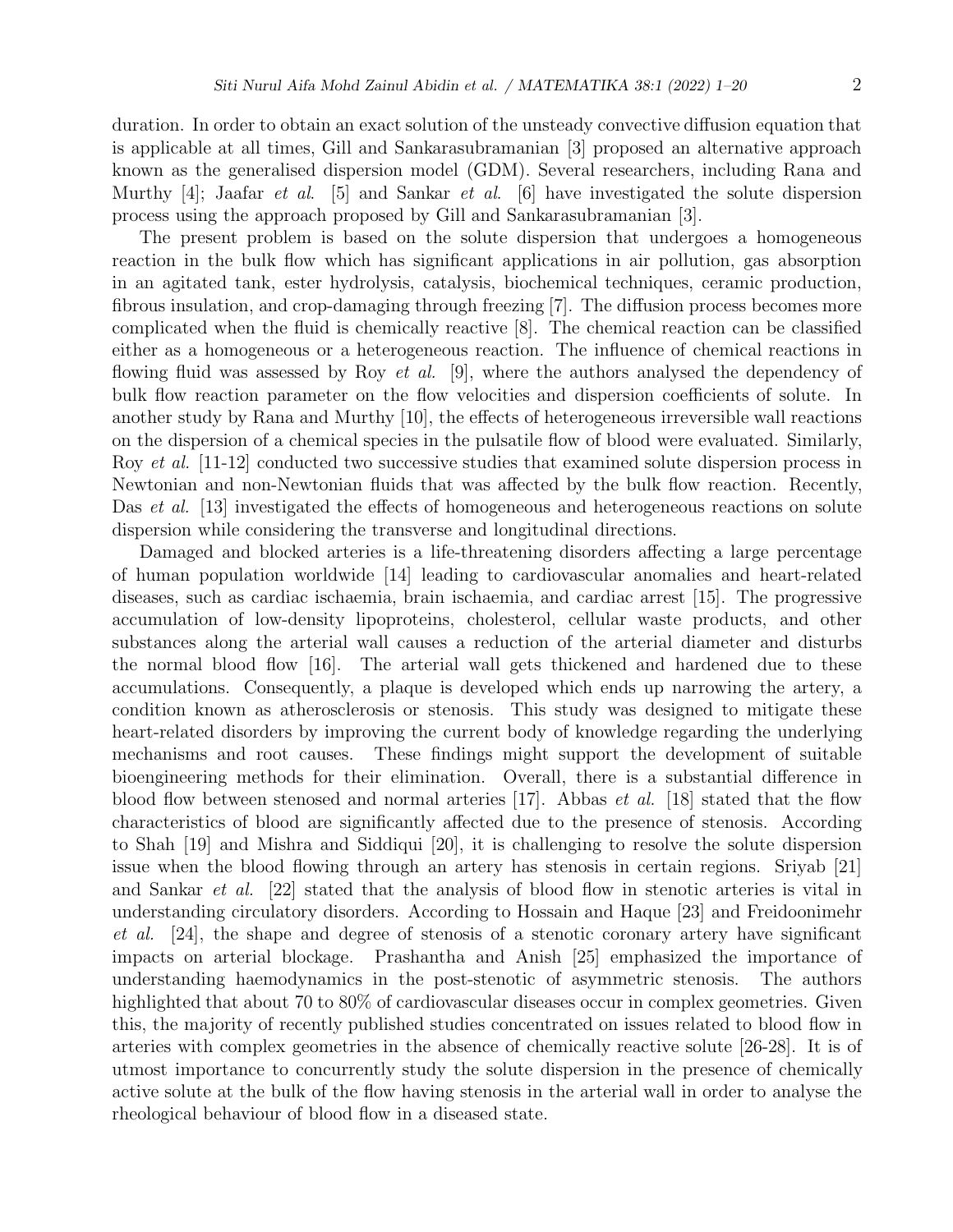Recently, several researchers' interests have been drawn towards the topic of solute dispersion either in a steady or unsteady flow of non-Newtonian fluids in a tube/channel. This is due to its widespread applications in biochemical processing, cardiovascular flows, and polymers. Notably, using the method of GDM, the solute dispersion issues for non-Newtonian fluids were resolved by several researchers. This method consolidates a set of solutions that describe the entire dispersion process at all times. Using the GDM, Tiwari et al. [29] analysed the unsteady solute dispersion in two-fluid flowing through narrow tubes. Rana and Liao [30] investigated the axial dispersion of a solute in a pulsatile flow of Herschel-Bulkley (H-B) fluid through a straight circular tube with wall absorption using GDM. Likewise, Ratchagar and Vijayakumar [31] employed the GDM to evaluate the dispersion of a solute in blood flow with the inclusion of chemical reaction and magnetic field using a non-Newtonian fluid model. They discovered that the dispersion coefficient which describes the entire diffusion process decreases due to chemical reaction and shows a reciprocal behaviour in the absence of chemical reaction. Rana and Murthy [32] conducted a comparative study of solute dispersion among single and two-phase fluid models using GDM. Other researchers applied GDM to study the dispersion of a solute in non-Newtonian fluid flow [33-35].

Blood has been described to behave like a H-B fluid by several authors [36-37]. The yield stress, apparent viscosity, and the power-law index are the main three rheological parameters that characterise or influence the H-B fluid. This fluid model is advantageous because with suitable choice of the parameters could reduce the constitutive equation of H-B fluid to the power-law, Newtonian, and Bingham fluid models [38]. H-B fluids include shear thickening and shear thinning properties that are used in describing rheological properties of drilling fluids, greases, starch pastes, colloidal suspensions, paints, toothpaste, lubricant in roller-bearing and biological fluids like blood [39-40]. Furthermore, biomedicine, petroleum industries, polymer industries, and blood oxygenators developers are some of the several applications of H-B fluid [41]. Despite the velocity profiles of blood flow are not compatible with the Casson fluid in arterioles having diameters less than 65 H-B fluid is capable of explaining the same condition. Presently, most researchers are adopting the H-B fluid model for issues relating to non-Newtonian fluid [42-44].

Hence, based on previous works in the literature, there is a lack of studies on the problem of solute dispersion in blood flow with the inclusion of a chemically reactive species in an asymmetry stenosed artery using GDM. The study of solute dispersion in a non-Newtonian fluid is vital to produce realistic results that represent physical problems better. Furthermore, the knowledge of the rheological parameters is necessary to understand the effects of non-Newtonian rheology on solute dispersion. By solving this problem, the transport coefficients of solute in narrow arteries at a low shear rate can be predicted. Specifically, the contributions of the paper are twofold, firstly to evaluate the effects of reactive species in an asymmetry stenosed artery using GDM that was only addressed individually in previous studies, and secondly to analyse the rheological behaviour of non-Newtonian fluid in a stenosed artery.

## 2 Mathematical Formulation

Suppose a reactive chemical solute is moving through a miscible fluid-containing tube and undergoing a first-order reaction in the bulk flow. The blood flow is assumed to be steady, laminar, axially symmetrical, incompressible and fully developed unidirectionally.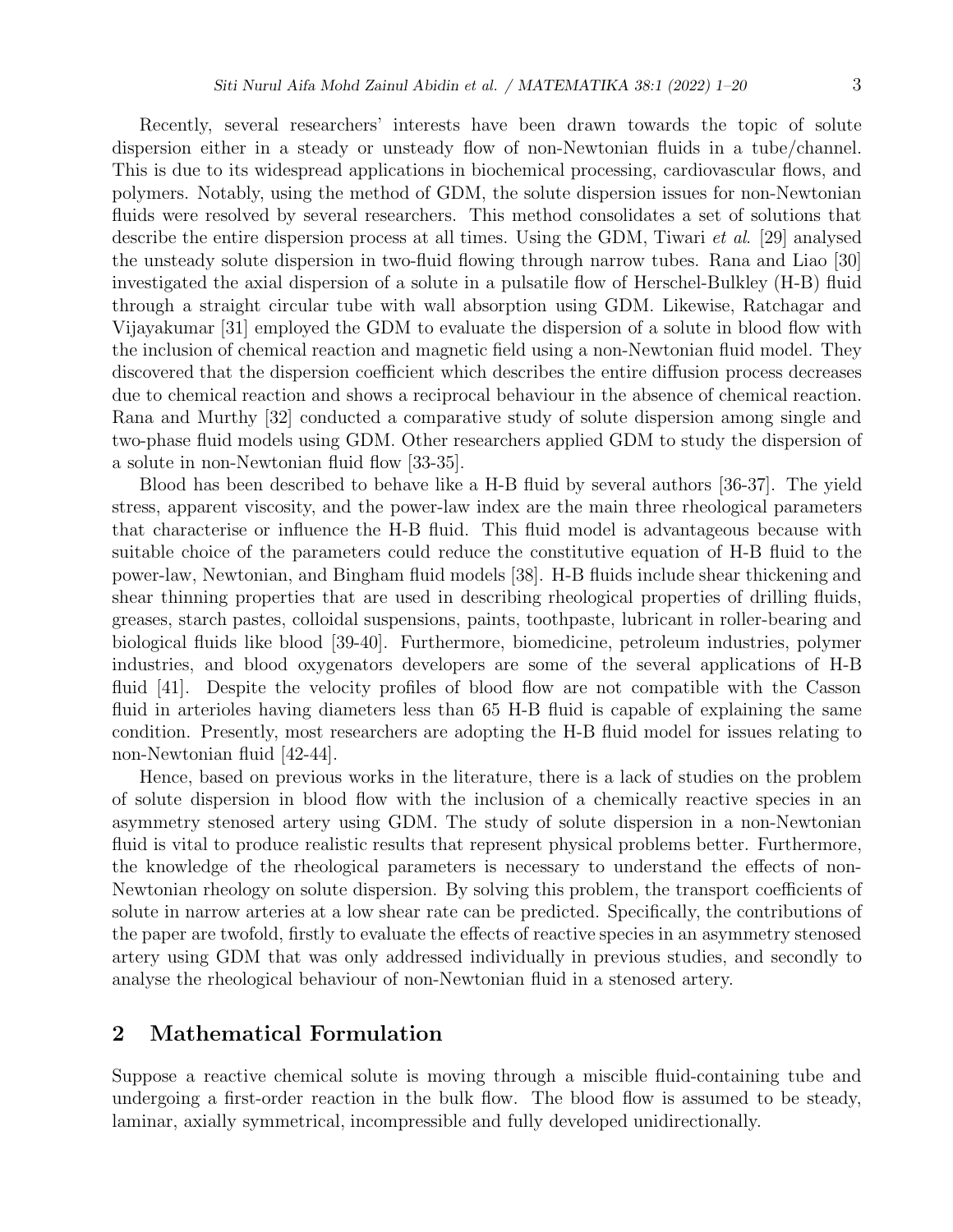#### 2.1 Governing Equations

The cylindrical polar coordinates  $(\overline{r}, \overline{\psi}, \overline{z})$  where  $\overline{r}$  and  $\overline{z}$  denote the radial and axial coordinates, respectively and  $\overline{\psi}$  is the azimuthal angle is considered. This work excludes fluid velocity in the  $\bar{r}$  direction since its magnitude is negligibly small and only accounts for the fluid velocity in the  $\overline{z}$  direction. Therefore,  $\overline{u}_{\overline{r}} = \overline{u}_{\overline{v}} = 0$  [45]. The simplified forms of momentum equations in the axial and radial directions, respectively:

$$
\frac{\partial \bar{p}}{\partial \bar{z}} = -\frac{1}{\bar{r}} \frac{\partial}{\partial \bar{r}} (\bar{r}\bar{\tau}),\tag{1}
$$

$$
\frac{\partial \bar{p}}{\partial \bar{r}} = 0,\tag{2}
$$

where  $\partial \overline{p}/\partial \overline{z}$  is the pressure gradient in the axial direction and  $\overline{\tau}$  is the shear stress. The unsteady convective–diffusion equation [46] with first-order chemical reaction that govern the mass transport is written as follows:

$$
\frac{\partial \bar{C}}{\partial \bar{t}} = -\bar{u}\frac{\partial \bar{C}}{\partial \bar{z}} + D_m \left( \frac{1}{\bar{r}} \frac{\partial}{\partial \bar{r}} \left( \bar{r} \frac{\partial \bar{C}}{\partial \bar{r}} \right) + \frac{\partial^2 \bar{C}}{\partial \bar{z}^2} \right) - \bar{\beta}\bar{C},\tag{3}
$$

where  $\overline{C}$  denotes the solute concentration per unit volume,  $\overline{t}$  is the time variable,  $D_m$  denotes the coefficient of mass diffusion and  $\overline{\beta}$  denotes the parameter of the chemical reaction.

#### 2.2 Initial and Boundary Conditions

The non-linear system of a differential equation for the unknown shear stress  $\bar{\tau}$  defined by equation (1) is based on the following boundary condition:

$$
\bar{\tau} \text{ is finite at } \bar{r} = 0. \tag{4}
$$

The fluid is regarded as vicious since it adheres to the arterial wall, hence the no-slip boundary condition is given by

$$
\bar{u} = 0 \text{ at } \bar{r} = \bar{R}(\bar{z}).\tag{5}
$$

Following [3], the initial and boundary conditions are as follows:

$$
\bar{C}(\bar{r},\infty,\bar{t})=0,\t\t(6)
$$

$$
\frac{\partial \bar{C}}{\partial \bar{r}}(0,\bar{z},\bar{t}) = 0 = \frac{\partial \bar{C}}{\partial \bar{r}}(\bar{R}(\bar{z}),\bar{z},\bar{t}).
$$
\n(7)

#### 2.3 Geometry of Stenosis

According to Sankar and Lee [47], the geometry of the asymmetric stenosis in the dimensional form is denoted as follows:

$$
\bar{R}(\bar{z}) = \begin{cases}\n1 - \bar{A} \left[ \bar{l}_0^{m-1} (\bar{z} - \bar{d}) - (\bar{z} - \bar{d})^m \right], & \bar{d} \leq \bar{z} \leq \bar{d} + \bar{l}_0, \\
1, & \text{otherwise,} \n\end{cases}
$$
\n(8)

where  $\overline{A}=(\overline{\delta}/R_0\overline{l}_0) m^{(m/m-1)}$ ,  $R_0$  is the arterial radius,  $\overline{\delta}$  is the height of stenosis,  $\overline{l}_0$  is the length of the stenosis,  $\overline{z}$  is the longitudinal (axial) distance,  $\overline{r}$  is the transverse (radial) distance, d is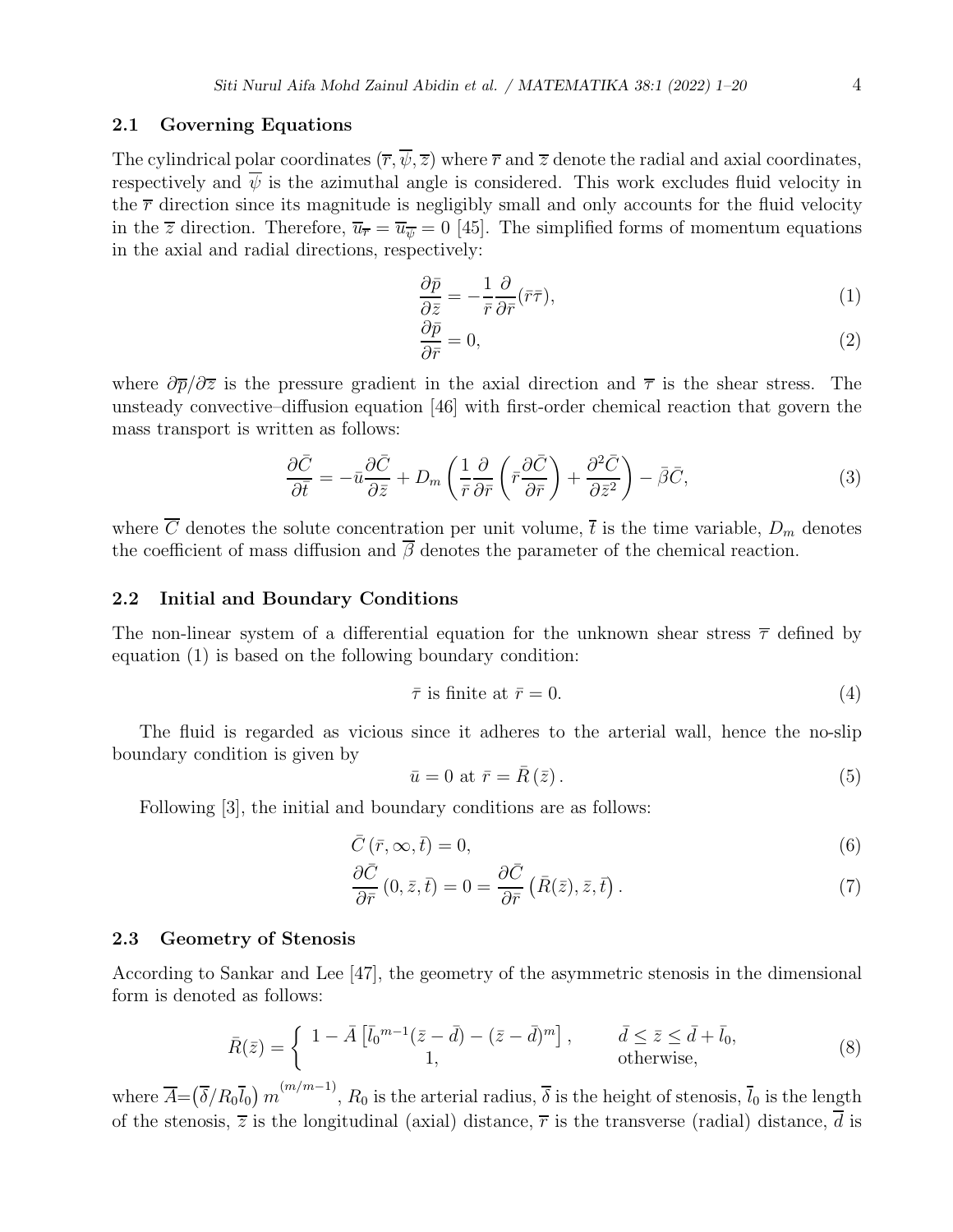the stenosis location,  $\overline{L}$  is the artery length, m is the stenosis shape parameter and  $\overline{R}(\overline{z})$  is the stenotic artery radius. Figure 1 illustrates the geometry of an asymmetric stenosed artery under consideration. The arterial segment is assumed to be long enough that the entrance, endpoint and distinctive wall effects can be disregarded. The stenosed artery is assume to be rigid since the stenosis is lodged in the lumen. According to Mishra and Siddiqui [20], symmetric stenosis has a stenosis shape parameter value of 2, whereas asymmetric stenosis has a stenosis parameter value of 3–6.



Figure 1: The geometry of the asymmetric stenosed artery

#### 2.4 Non-dimensionalisation

The following are the non-dimensional variables:

$$
C = \frac{\bar{C}}{\bar{C}_0}, u = \frac{\bar{u}}{u_0}, u_m = \frac{\bar{u}_m}{u_0}, r = \frac{\bar{r}}{R_0}, r_p = \frac{\bar{r}_p}{R_0}, t = \frac{D_m \bar{t}}{R_0^2}, z = \frac{D_m \tilde{z}}{R_0^2 u_0}, \tau = \frac{\bar{\tau}}{(\eta_H u_0/R_0)^{\frac{1}{n}}},
$$
  

$$
\tau_y = \frac{\bar{\tau}_y}{(\eta_H u_0/R_0)^{\frac{1}{n}}}, \delta = \frac{\bar{\delta}}{R_0}, l_0 = \frac{\bar{l}_0}{R_0}, R(z) = \frac{\bar{R}(\bar{z})}{R_0}, \beta = \sqrt{\frac{R_0^2 \bar{\beta}}{D_m}},
$$
\n(9)

where C is the solute concentration, u is the velocity,  $u_m$  is the average velocity,  $u_0$  is the fluid characteristics velocity (centreline velocity), r is the radial distance,  $r_p$  is the radius of the plug core field, z is the longitudinal distance, t is the time,  $\tau_y$  is the yield stress and  $\beta$  is the rate of chemical reaction. The transport equation and the geometry of the asymmetric stenosis in the non-dimensional form are

$$
\frac{\partial C}{\partial t} + u \frac{\partial C}{\partial z} = \left(\frac{1}{r} \frac{\partial}{\partial r} \left(r \frac{\partial C}{\partial r}\right) + \frac{1}{Pe^2} \frac{\partial^2 C}{\partial z^2}\right) - \beta^2 C,\tag{10}
$$

where  $Pe = R(z) u_0/D_m$ .

$$
R(z) = \begin{cases} 1 - A \left[ l_0^{m-1} (z - d) - (z - d)^m \right], & d \le z \le d + l_0, \\ 1, & \text{otherwise}, \end{cases}
$$
(11)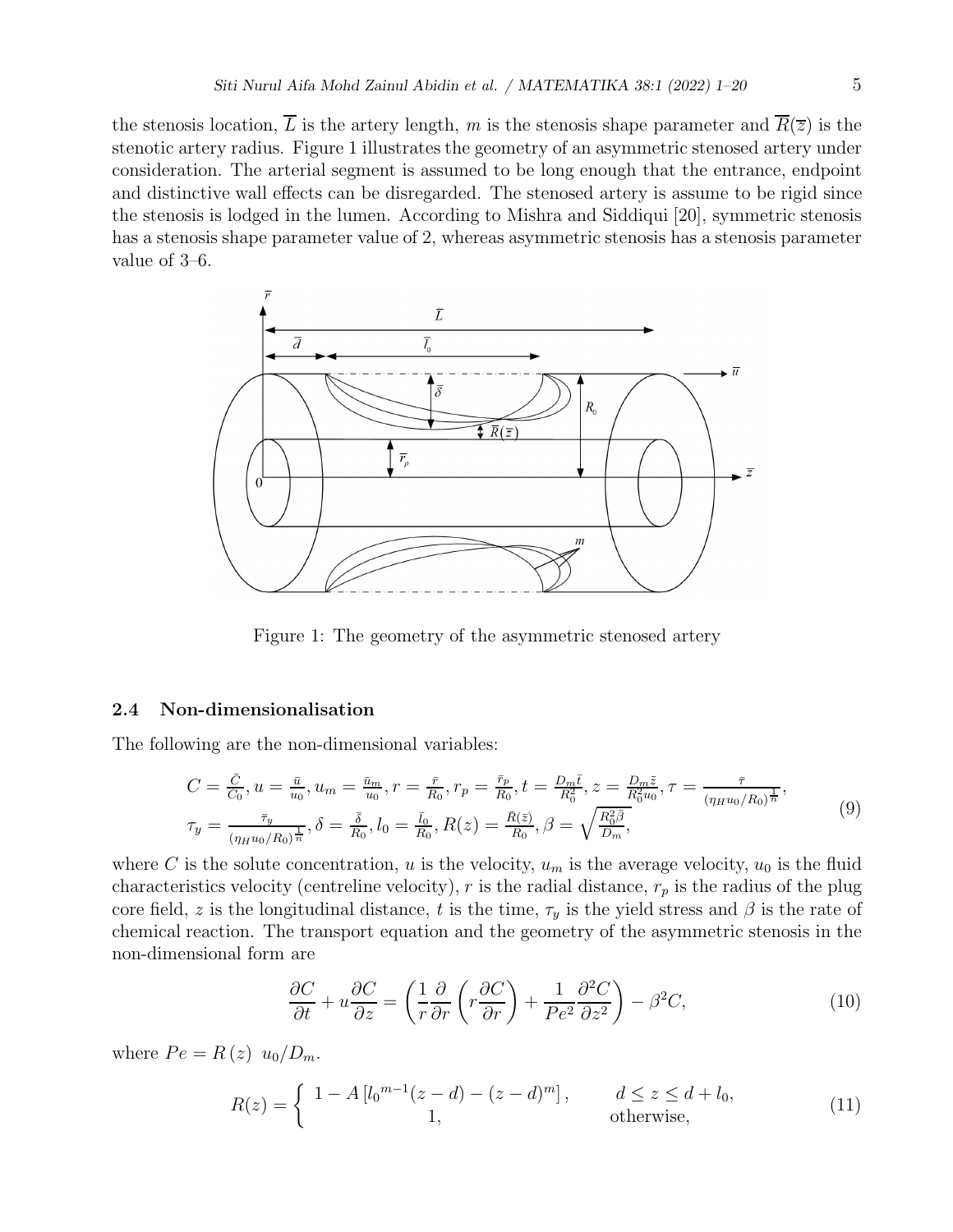where  $A = (\delta/R_0 l_0) m^{(m/m-1)}$ . Singh *et al.* [48] defined the H-B fluid constitutive equation as follows:

$$
\frac{du}{dr} = \begin{cases}\n-(\tau - \tau_y)^n, & \text{if } \tau \geq \tau_y \text{ and } r_p \leq r \leq R(z), \\
0, & \text{if } \tau < \tau_y \text{ and } 0 \leq r < r_p,\n\end{cases} \tag{12}
$$

where *n* is the power-law index. Equation  $(12)$  implies that normal shear flow occurs in the field when  $\tau \geq \tau_y$ , while the plug flow field occurs when  $\tau < \tau_y$ . Dash et al. [34] asserted that whenever the yield stress exceeds the shear stress, the fluid in the region does not flow but is instead carried along at a constant velocity by the fluid particles in the adjoining shear flow region.

#### 2.5 Method of Solution

The non-dimensional velocity of blood flow in the non-plug flow field is defined as  $u_{+}(r)$  and written as follows to distinguish it from the velocity in the plug flow field:

$$
u_{+}(r) = 1 - \frac{r^{n+1}}{R^{n+1}(z)} - (n+1) \frac{r_p}{R(z)} \left( 1 - \frac{r^n}{R^n(z)} \right) + \frac{n(n+1)}{2} \frac{r_p^2}{R^2(z)} \left( 1 - \frac{r^{n-1}}{R^{n-1}(z)} \right),
$$
  
if  $\tau \ge \tau_y$  and  $r_p \le r \le R(z)$ , (13)

where  $r_p$  is the yield stress over a pressure gradient that can be described as the plug core radius. By evaluating equation (13) at  $r = r_p$ , the non-dimensional plug flow field velocity can be written as:

$$
u_{-}(r_{p}) = 1 - (n+1)\frac{r_{p}}{R(z)} + \frac{n(n+1)}{2}\frac{r_{p}^{2}}{R^{2}(z)} - \frac{n(n-1)}{2}\frac{r_{p}^{n+1}}{R^{n+1}(z)}, \text{if } \tau < \tau_{y} \text{ and } 0 \le r < r_{p}.
$$
\n(14)

The mean velocity in non-dimensional is interpreted as:

$$
u_m = \frac{(n+1)}{(n+3)} \left( 1 - \frac{n(n+3)}{(n+2)} \frac{r_p}{R(z)} - \frac{n(n+3)}{(n+2)} \frac{r_p}{R(z)} + \frac{n(n-1)(n+3)}{2(n+1)} \frac{r_p^2}{R(z)^2} - \frac{\left(n^4 + 2n^3 - 5n^2 - 6n + 4\right)}{2(n+1)(n+2)} \frac{r_p^{n+3}}{R^{n+3}(z)} \right) \tag{15}
$$

The solute convection over a plane moving at an average velocity  $u_m$  is considered in such a way that the axis moves with the average speed of the fluid. A new coordinate system  $(r, z_1, t)$ that includes an axial coordinate  $z_1$  is introduced, where  $z_1$  is expressed as follows

$$
z_1 = z - u_m t. \tag{16}
$$

Following the approach by Gill *et al.* [3] who employed GDM, the solution from equation (10) is assumed to be a derivative series expansion involving  $\partial C_m/\partial z_1^i$  as follows:

$$
C(r, z_1, t) = C_m(z_1, t) + \sum_{i=R(z)}^{\infty} f_i(r, t) \frac{\partial^i C_m(z_1, t)}{\partial z_1^i},
$$
\n(17)

where

$$
C_m(z_1, t) = 2 \int_0^{R(z)} C(r, z_1, t) \ r \ dr \tag{18}
$$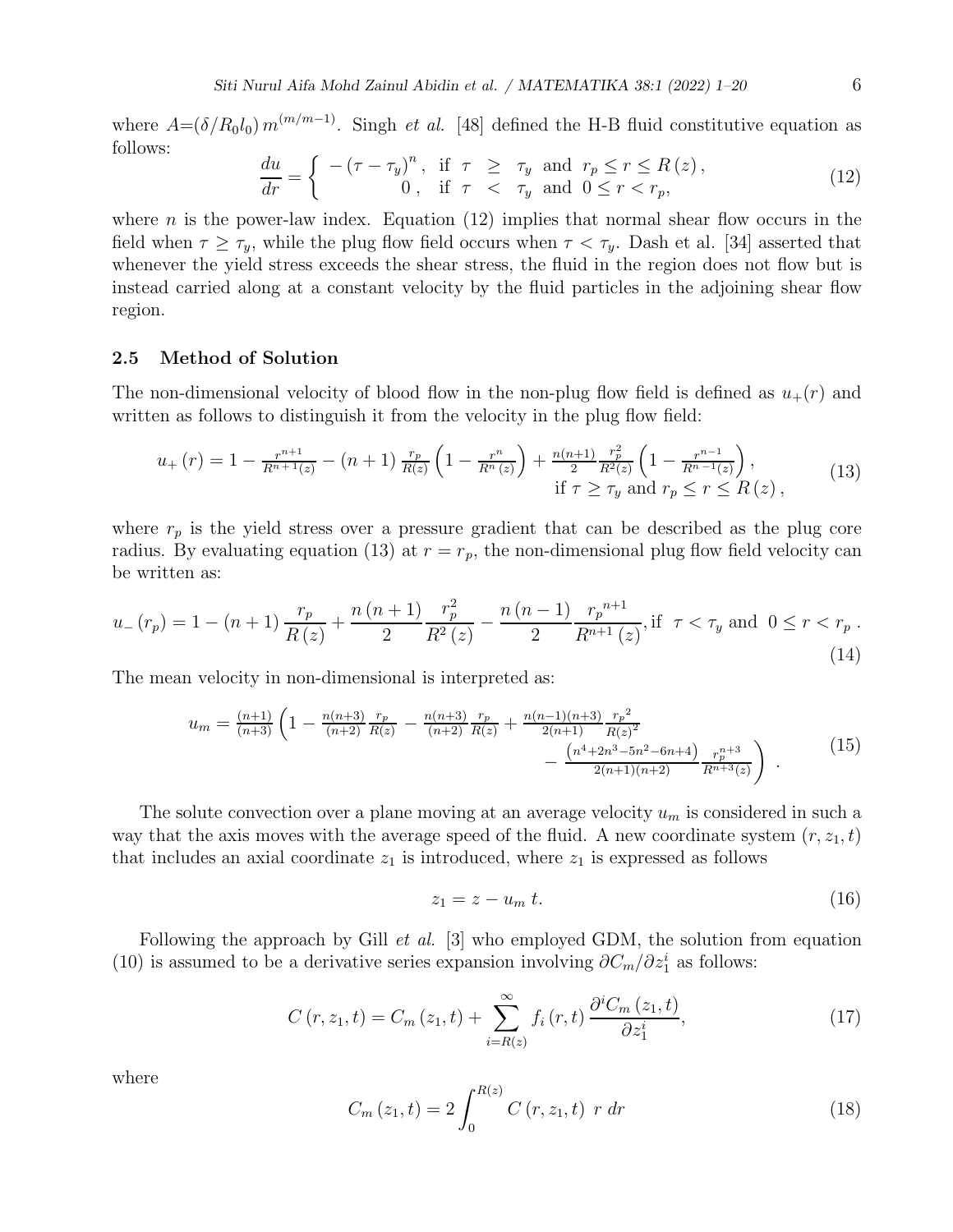is the average solute concentration across the fragmentary area. The partial differential equation of the average solute concentration with the chemical reaction is obtained by substituting equation (17) into equation (10) as follows:

$$
\frac{\partial C_m}{\partial t} + (u - u_m) \frac{\partial C_m}{\partial z_1^1} - \frac{1}{Pe^2} \frac{\partial^2 C_m}{\partial z_1^2} + \sum_{i=1}^{\infty} \left( \left( \frac{\partial f_i}{\partial t} - l^2 f_i \right) \frac{\partial^i C_m}{\partial z_1^i} + (u - u_m) f_i \frac{\partial^{i+1} C_m}{\partial z_1^{i+1}} - \frac{1}{Pe^2} f_i \frac{\partial^{i+2} C_m}{\partial z_1^{i+2}} + f_i \frac{\partial^{i+1} C_m}{\partial z_1^{i+1} \partial t} + \beta^2 f_i \frac{\partial^i C_m}{\partial z_1^i} \right) + \beta^2 C_m = 0,
$$
\n(19)

where  $l^2 = 1/r\partial/\partial r(r\partial/\partial r)$ . Dash *et al.* [34] stated that the process of distributing  $C_m(z, t)$  is diffusive from the beginning of time, hence using GDM with the inclusion of chemical reaction as suitable functions of time  $t$  yields the following:

$$
\frac{\partial C_m}{\partial t} = \sum_{i=1}^{\infty} K_i(t) \frac{\partial^i C_m}{\partial z_1^i} (z_1, t) - \beta^2 C_m (z_1, t), \qquad (20)
$$

where  $K_1(t)$  is the longitudinal convection coefficient and  $K_2(t)$  is the longitudinal diffusion coefficient. Since  $K_2(t)$  depicts the entire dispersion process with regards to simple diffusion process in the axial direction  $z_1$ , the parameter is also known as the dispersion coefficient. Substituting equation (20) into equation (19) and grouping the coefficients  $\partial^i C_m / \partial z_1^i$  for  $i =$  $1, 2, \ldots$  yields:

$$
\begin{split}\n\left[K_{1}\left(t\right) + \left(u - u_{m}\right) + \frac{\partial f_{1}}{\partial t} - l^{2} f_{1} + \beta^{2} f_{1}\right] \frac{\partial C_{m}}{\partial z_{1}^{1}} + \left[-\frac{1}{Pe^{2}} + \left(u - u_{m}\right) f_{1} + f_{1} K_{1}\left(t\right) + K_{2}\left(t\right) \right. \\
\left. + \frac{\partial f_{2}}{\partial t} - l^{2} f_{2} + \beta^{2} f_{2}\right] \frac{\partial^{2} C_{m}}{\partial z_{1}^{2}} + \sum_{i=1}^{\infty} \left[-\frac{1}{Pe^{2}} f_{i} + \left(u - u_{m}\right) f_{i+1} + K_{i+2}\left(t\right) + \frac{\partial f_{i+2}}{\partial t} - l^{2} f_{i+2} \right. \\
\left. + \beta^{2} f_{i+2} + \sum_{j=1}^{i+1} K_{j}\left(t\right) f_{i+2-j}\right] \frac{\partial^{i+2} C_{m}}{\partial z_{1}^{i+2}} = 0.\n\end{split} \tag{21}
$$

The infinite system of partial differential equations is derived by equating  $\partial^i C_m / \partial z_1^i$ coefficients to zero for  $i = 1, 2, \ldots$  as follows:

$$
\frac{\partial f_1}{\partial t} - l^2 f_1 + u - u_m + K_1(t) + \beta^2 f_1 = 0,
$$
\n(22)

$$
\frac{\partial f_2}{\partial t} - l^2 f_2 + \left[ u - u_m + K_1(t) \right] f_1 + K_2(t) - \frac{1}{\rho e^2} + \beta^2 f_2 = 0, \tag{23}
$$

$$
\frac{\partial f_{i+2}}{\partial t} - l^2 f_{i+2} + \left[ u - u_m + K_1(t) \right] f_{i+1} + \left[ K_2(t) - \frac{1}{Pe^2} \right] f_i + \beta^2 f_{i+2} + \sum_{j=3}^{i+2} K_j(t) f_{i+2-j} = 0,
$$
\n(24)

with  $f_0 = 1$ . The initial and boundary conditions for  $f_i$  are

$$
f_i(r,0) = 0,\t\t(25)
$$

$$
\frac{\partial f_i}{\partial r}(0,t) = 0 = \frac{\partial f_i}{\partial r}(R(z),t).
$$
\n(26)

Using equations (17) and (18), the solvability condition is obtained as follows:

$$
\int_0^{R(z)} f_i \, r \, dr = 0. \tag{27}
$$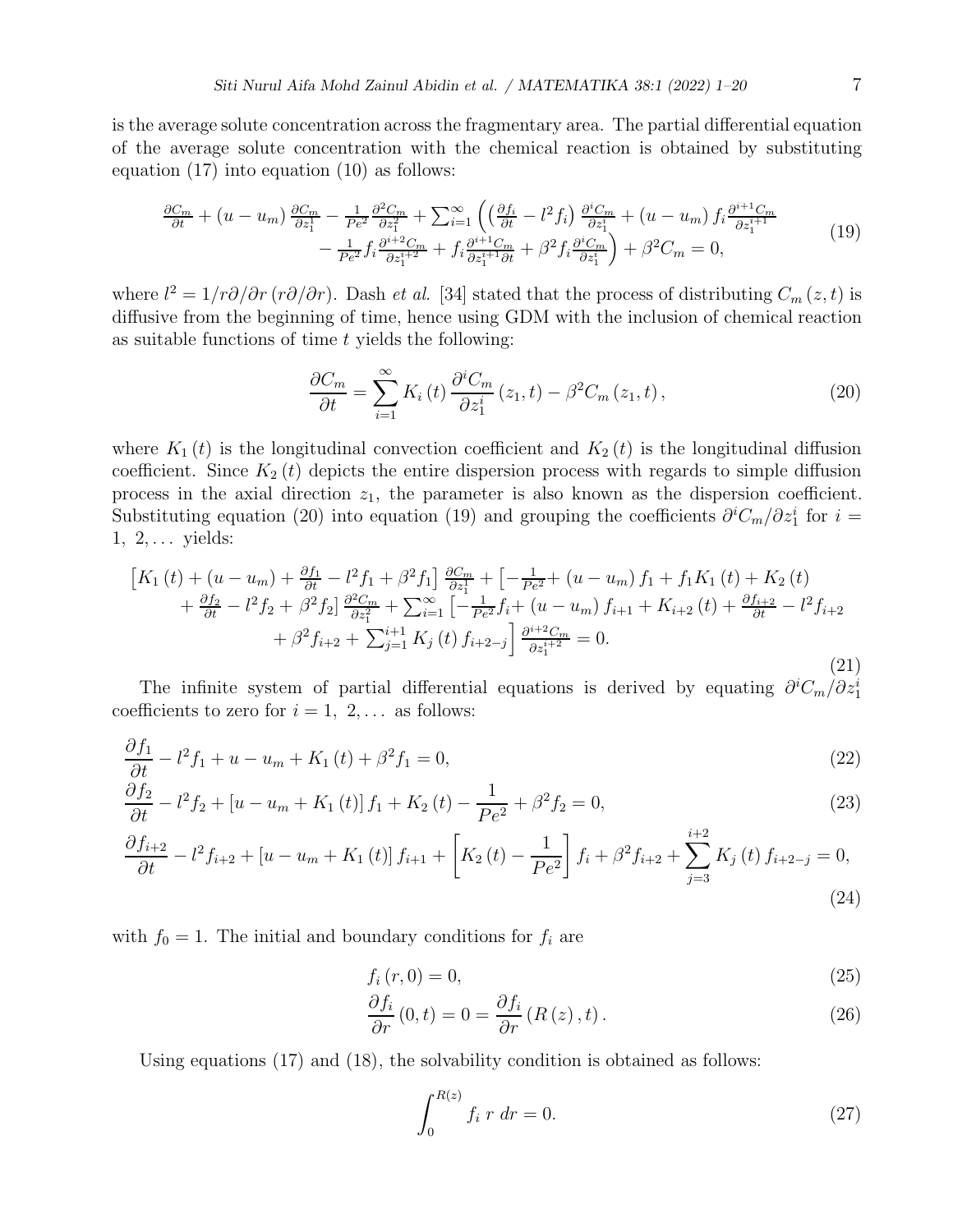The longitudinal convection coefficient  $K_1(t)$  is calculated by multiplying equation (22) by r and subsequently integrating the result from zero to one with respect to r. After using of equation (27), the formula for  $K_1(t)$  is given as:

$$
K_1(t) = -2 \int_0^{R(z)} (u - u_m) r dr.
$$
 (28)

The same approach is applied in equations (23) and (24), which yield the following transport coefficients:

$$
K_2(t) = \frac{1}{Pe^2} - 2 \int_0^{R(z)} f_1 \, u \, r \, dr,\tag{29}
$$

$$
K_{i+2}(t) = -2 \int_0^{R(z)} f_{i+1} u r dr, \quad i = 1, 2, 3, \dots
$$
 (30)

The solutions to the non-homogeneous parabolic differential equations for equations (22), (23) and (24) are divided into two parts as follows:

$$
f_1(r,t) = f_{1s}(r) + f_{1t}(r,t),
$$
\n(31)

where  $f_{1s}(r)$  and  $f_{1t}(r,t)$  are the dispersion functions in the steady-state and transient state, respectively. The dispersion function  $f_{1t}(r,t)$  characterizes the time-dependent aspect of the solute dispersion. Substituting equation (31) into (22) yields:

$$
\frac{\partial f_{1s}}{\partial t} + \frac{\partial f_{1t}}{\partial t} - l^2 f_{1s} - l^2 f_{1t} + (u - u_m) + \beta^2 f_{1s} + \beta^2 f_{1t} = 0.
$$
 (32)

Since  $\partial f_{1s}/\partial t = 0$ , there is no change in dispersion with time under a steady state. By rearranging the coefficients in equation (32), the following differential equations are obtained:

$$
l^2 f_{1s} - (u - u_m) - \beta^2 f_{1s} = 0,
$$
\n(33)

$$
\frac{\partial f_{1t}}{\partial t} = l^2 f_{1t} - \beta^2 f_{1t}.\tag{34}
$$

By substituting equation (31) into equations (25) and (26), then grouping  $f_{1s}(r)$  and  $f_{1t}(r,t)$ , the initial conditions of  $f_{1t}(r,t)$  and the boundary conditions of  $f_{1s}(r)$  and  $f_{1t}(r,t)$ are obtained as follows:

$$
f_{1t}(r,0) = -f_{1s}(r),
$$
\n(35)

$$
\frac{df_{1s}}{dr}(r=0) = 0 = \frac{df_{1s}}{dr}(r=R(z)),
$$
\n(36)

$$
\frac{\partial f_{1t}}{\partial r}(0,t) = 0 = \frac{\partial f_{1t}}{\partial r}(R(z),t).
$$
\n(37)

The solvability condition for  $f_{1s}(r)$  and  $f_{1t}(r,t)$  is given as:

$$
\int_0^{R(z)} f_{1t} r dr = - \int_0^{R(z)} f_{1s} r dr.
$$
 (38)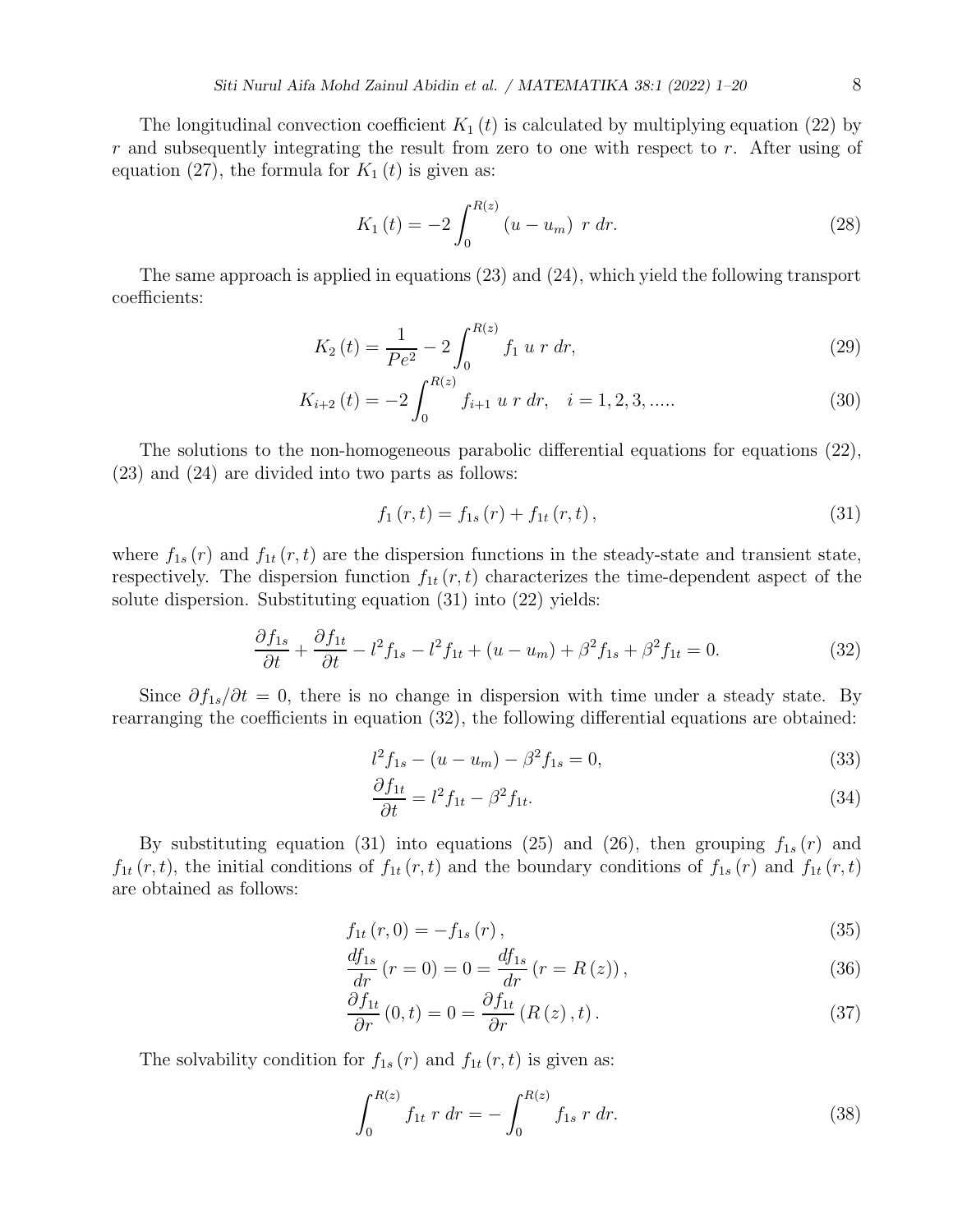The differential equation of dispersion function at steady state in a plug flow field is given as:

$$
\frac{1}{r}\frac{d}{dr}\left(r\frac{df_{1s_{-}}}{dr}\right) - (u_{-} - u_{m}) - \beta^{2}f_{1s_{-}} = 0, \quad \text{if } 0 \le r < r_{p}.
$$
\n(39)

Based on equation (34), the outer flow field becomes:

$$
\frac{1}{r}\frac{d}{dr}\left(r\frac{df_{1s+}}{dr}\right) - (u_{+} - u_{m}) - \beta^{2}f_{1s+} = 0, \quad \text{if } r_{p} \le r \le R(z). \tag{40}
$$

Using Wolfram Mathematica, equation (39) is solved numerically subject to the boundary condition (36), yielding the steady dispersion function in the plug flow field as follows:

$$
f_{1s_{-}}(r) = -\frac{1}{\beta^{2}} \left( \frac{2}{(n+3)} + \frac{2(n+1)}{(n+2)} \frac{r_{p}}{R(z)} + n \frac{r_{p}^{2}}{R^{2}(z)} - \frac{n(n-1)}{2} r_{p}^{n+1} R^{-n-1} (z) + \frac{(n^{4}+2n^{3}-5n^{2}-6n+4)}{2(n+2)(n+3)} r_{p}^{n+3} R^{-n-3} (z) \right) + S_{1} J_{0} (i\beta r),
$$
\n(41)\n
$$
\text{if } 0 \leq r < r_{p},
$$

where  $J_0$  is the Bessel function of the first kind of order zero and  $S_1$  is a constant. In the outer flow field in the range of  $r_p \le r \le R(z)$ , the steady dispersion function can be obtained numerically by solving equation (40) subject to the boundary condition (26). The expression  $S_1$ is obtained using equation (27). Equation (34) is solved using the variable separation method and Bessel function, subject to the boundary conditions (35) and (37). The solution of  $f_{1t}(r, t)$ is as follows:

$$
f_{1t}(r,t) = e^{-\beta^2 t} \sum_{m=1}^{\infty} A_m e^{-\lambda_m^2 t} J_0(\lambda_m r), \qquad (42)
$$

where

$$
A_m = -\frac{\int_0^{R(z)} J_0(\lambda_m \, r) \, f_{1s}(r) \, r \, dr}{\int_0^{R(z)} J_0^2(\lambda_m \, r) \, r \, dr} = -\frac{2}{J_0^2(\lambda_m)} \int_0^{R(z)} J_0(\lambda_m \, r) \, f_{1s}(r) \, r \, dr. \tag{43}
$$

The eigenvalues  $\lambda_m$  are the roots of equation  $J_1(r) = 0$ .  $J_0$  and  $J_1$  denote the Bessel functions of the first kind of order zero and one, respectively. The dispersion coefficient  $K_2(t)$ is a measure of the effectiveness of solute dispersion in the blood flow. Dash *et al.* [34] and Ramana et al. [35] stated that the total reduction in solute dispersion caused by the fluid yield stress at a constant pressure gradient can be measured by subtracting equation (31) with  $1/Pe^2$ and multiplying the result with 192, yielding the following:

$$
192\left(K_2\left(t\right) - \frac{1}{Pe^2}\right) = -2\int_0^{R(z)} f_1 \, u \, r \, dr. \tag{44}
$$

The influence of a distorted velocity profile of H-B fluid on unsteady solute dispersion with a chemical reaction in a circular pipe is defined as follows:

$$
\frac{\left(K_2\left(t\right) - \frac{1}{Pe^2}\right)}{\left(K_2^N\left(t\right) - \frac{1}{Pe^2}\right)},\tag{45}
$$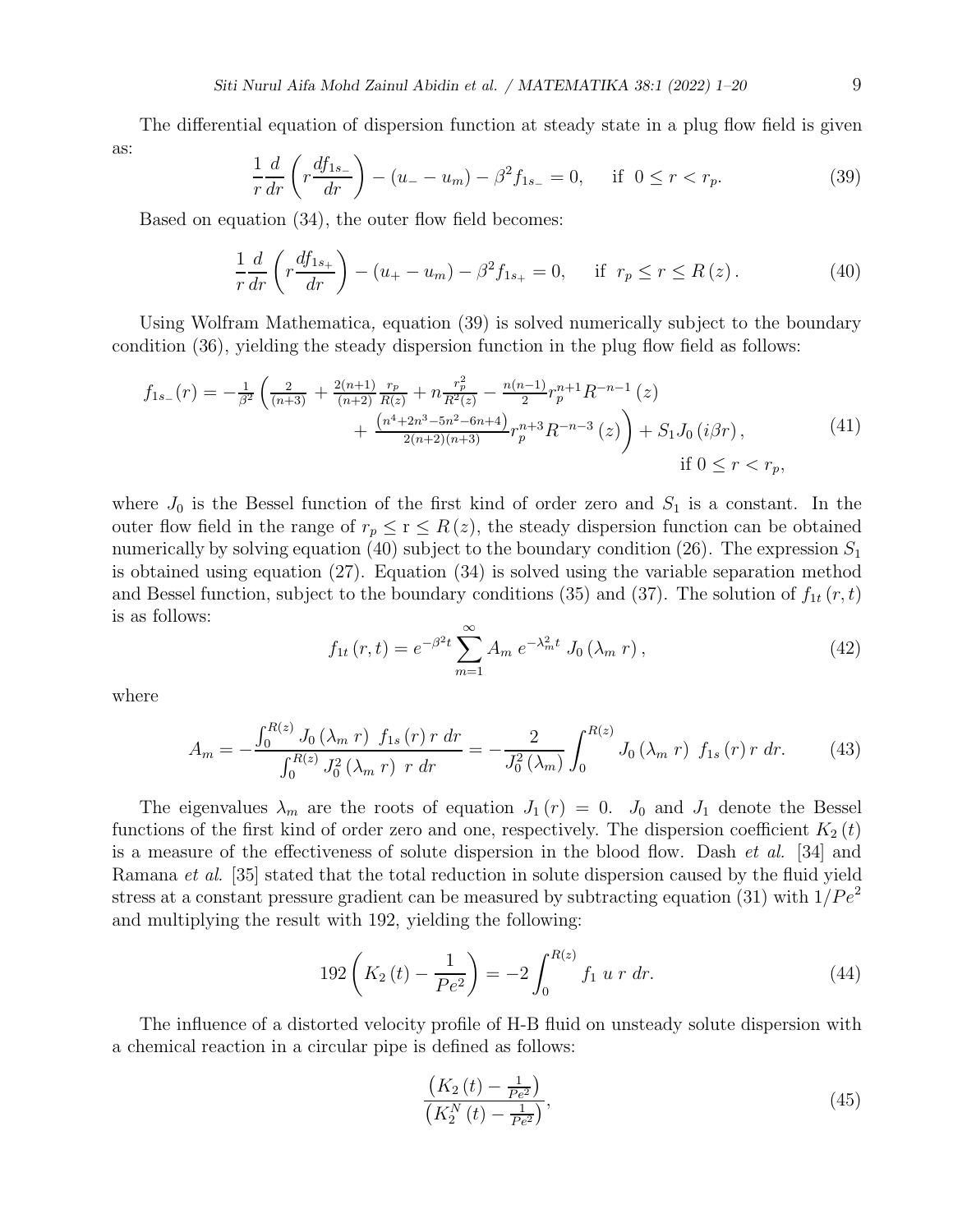where  $K_2^N(t)$  is the longitudinal diffusion coefficient (dispersion coefficient) for the Newtonian fluid. Once  $K_2(t)$  is determined,  $f_2(r,t)$  can be obtained from equation (23) using a similar method used to obtain  $f_1(r, t)$ . Substituting  $f_2(r, t)$  into equation (24) when  $i = 1$  yields  $K_2(t)$  and similarly for  $i = 2, 3, \ldots$ , one can find  $f_3(r, t)$ ,  $K_4(t)$ ,  $f_4(r, t)$ ,  $K_5(t)$  and so on from equations (24) and (30). Since the coefficient  $K_3(t)$  is negligible and the solutions obtained for  $f_1(r, t)$  and  $K_3(t)$  are lengthy and cumbersome, the computation of  $K_{i+2}(t)$  and  $f_{i+1}(r, t)$  for  $= 1, 2, \ldots$  are disregarded. Equation (45) measures the total reduction in solute dispersion of H-B fluid relative to Newtonian fluid due to the presence of chemically reactive solute at the bulk of the flow.

## 3 Results and Discussion

This study aims to examine the behaviour of blood flow for unsteady dispersion in a narrow circular pipe to simulate the involvement of asymmetry stenosis and reactive species in the bulk flow. The study is also intended to depict non-Newtonian behaviour and the impacts of various physical parameters on the the dispersion coefficient and effective axial diffusion of the solute. The parameter values used in this study are in the following range: yield stress  $r_p$ : 0–0.2 [49], power-law index  $n: 0.75-2.0$  [49], rate of chemical reaction  $\beta: 0.1-2.5$  [50-51], stenosis height  $\delta$ : 0.01 [40], amplitude A : 0.1–0.5 [52] and stenosis shape parameter  $m$  : 2.0–3.8 [52].

### 3.1 Validation of Results

Figure 2 illustrates the validation results of the steady dispersion function  $f_{1s}$ , unsteady dispersion function  $f_{1t}$  and dispersion function  $f_1$  for the presence and previous study in the absence of stenosis with  $n = 0.95$ ,  $\beta = 0.1$ ,  $R(z) = 1$  and  $r_p = 0.1$ . The aforementioned figures are found to be in good agreement with Sankar et al. [6] and Jaafar [53]. For validation purposes, the geometry of the stenosed artery  $R(z)$  is set to one.

### 3.2 Dispersion Coefficient

Figure 3 (a) depicts the variation of dispersion coefficient over time  $t$  for various chemical reaction rate parameter  $\beta$  when  $t = 0.1$ ,  $n = 0.95$ ,  $r_p = 0.1$ ,  $\delta = 0.01$ ,  $R(z) = 0.827$ ,  $l_0 = 3$ ,  $d =$ 2,  $z = 4$  and  $m = 3$ . The dispersion coefficient decreases as the chemical reaction parameter increases, indicating that the solute diffuses more slowly in the longitudinal direction as the chemical reaction rate increases. There is a slight difference in the dispersion coefficient when  $\beta = 0.1$  and 1 before the dispersion coefficient reaches its steady-state. The results imply that as the chemical reaction rate increases, the solute diffuses slightly into the blood protein and acquires a steady longitudinal diffusion as time increases to  $t = 0.4$ . These findings also suggest that because the degree of solute binding to blood proteins increases, the chemical reaction tends to reduce solute dispersion. The solute longitudinal diffusion coefficient is similar until t  $= 0.02$ , at which point it increases monotonically as the chemical reaction rate increases.

Figure 3 (b) shows the variation of the dispersion coefficient over time  $t$  for various stenosis shape parameter m when  $\beta = 0.1$ ,  $t = 0.1$ ,  $n = 0.95$ ,  $\delta = 0.01$ ,  $r_p = 0.1$ ,  $l_0 = 3$ ,  $d = 2$ and  $z = 4$ . The stenosis takes on a symmetric shape when the stenosis shape parameter  $m = 2$ . The dispersion coefficient eventually has a common time of  $t = 0.02$ . As the stenosis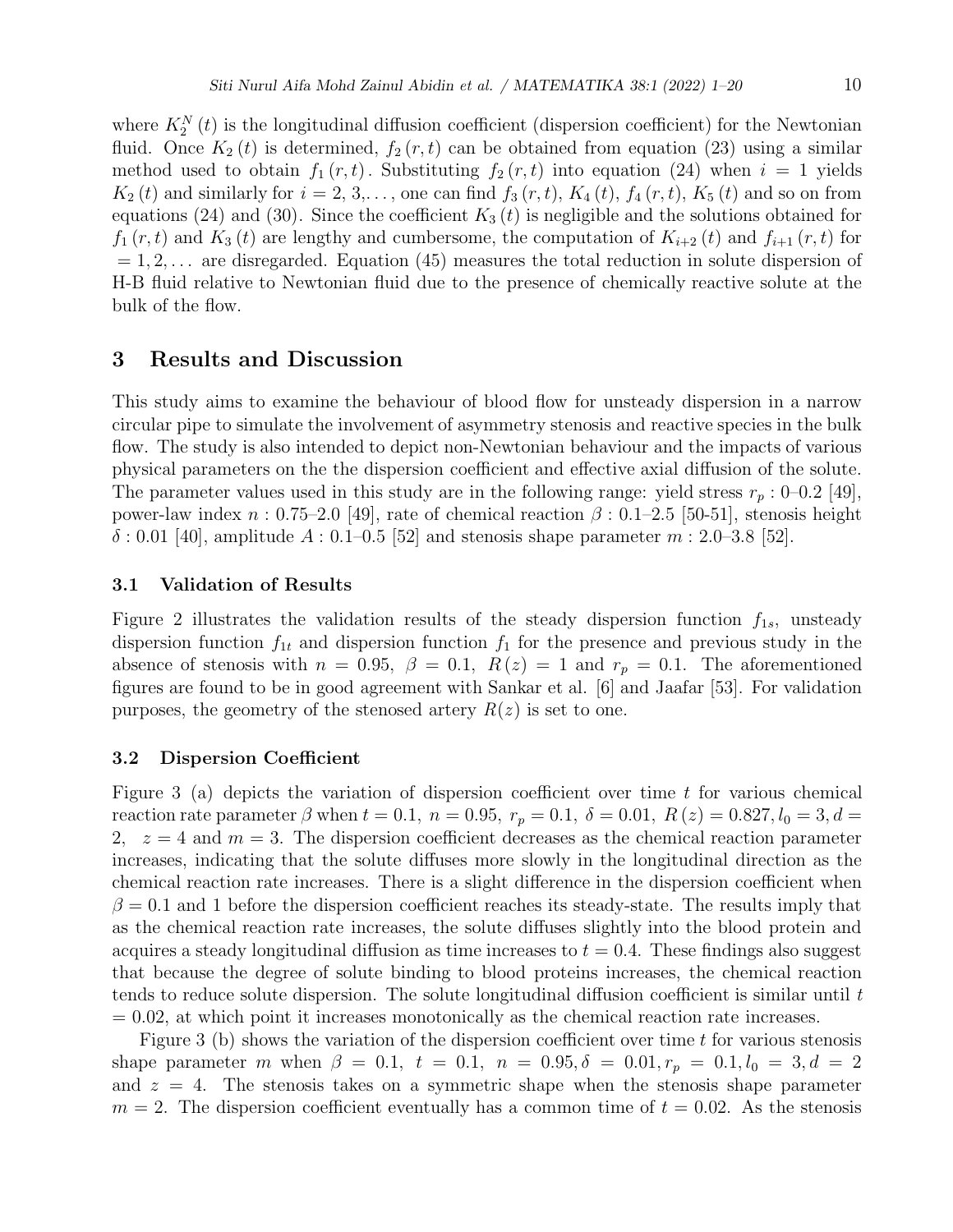

Figure 2: The parameters are fixed at  $n = 0.95$ ,  $\beta = 0.1$ ,  $R(z) = 1$ ,  $\delta = 0$  and  $r_p = 0.1$ (a) steady dispersion function  $f_{1s}$ , (b) unsteady dispersion function  $f_{1t}$  with  $t = 0.1$  and (c) dispersion function  $f_1$  with  $t = 0.1$ 

shape parameter increases from  $m = 2.0, 2.5, 3.0, 3.5$  to 3.8, the dispersion coefficient also increases until  $t = 0.02$ , after which it decreases significantly until it almost becomes constant at  $t = 0.3$ . This is because initially the solute dispersion by convection takes place more rapidly than the molecular diffusion. Thus, the asymptotic value of the dispersion coefficient is attained immediately after the injection of the solute. The stenosis shape parameter  $m$ controls the shape of stenosis and affects the velocity profile. The radius of the stenosed artery decreases from  $R(z) = 0.997, 0.993, 0.983, 0.962$  to 0.940 with the increase of the stenosis shape parameter. These results imply that the stenosis shape parameter affects the radius of the stenosed artery as the solute diffuses in the blood.

Figure 4 (a) illustrates the variation of the dispersion coefficient over time t for various plug core radius  $r_p$  when  $\beta = 0.1$ ,  $t = 0.1$ ,  $n = 0.95$ ,  $R(z) = 0.827$ ,  $\delta = 0.01$ ,  $l_0 = 3$ ,  $d = 2$ ,  $z = 4$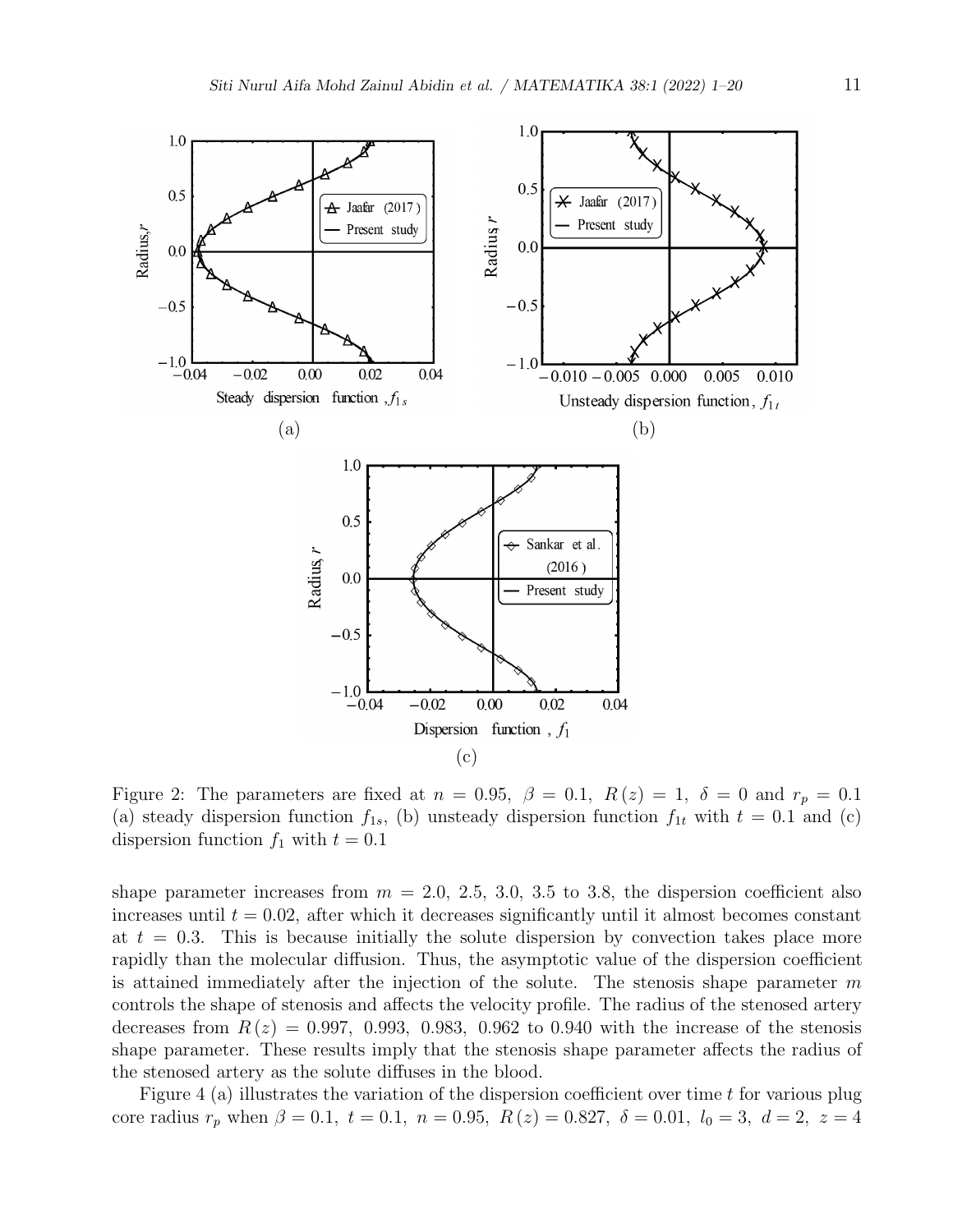and  $m = 3$ . The dispersion coefficient  $K_2$  depends on the non-Newtonian rheological parameter, which is the fluid yield stress, through its dependence on the plug flow parameter  $r_p$ . The dispersion coefficient is shown to decrease significantly as the plug core radius increases. The dispersion coefficient rises rapidly from  $t = 0$  to 0.1, then slowly from  $t = 0.1$  to 0.26, and becomes almost constant from  $t = 0.26$  to 0.5. This figure exhibits two distinctive behaviours as mentioned in equation (29). The non-linear behaviour of the plot for the unsteady state of diffusion is shown by the non-uniform solute concentration in the blood flow, whereas the linear behaviour of the plot for the steady state of diffusion is shown by the uniform or saturated solute concentration. These findings imply that the solute diffuses vigorously in the blood (represented by the H-B fluid) at the start of the dispersion process, then slowly until it becomes almost constant as time passes. The yield stress is related to the non-Newtonian nature of the fluid, with the increase in yield stress increasing blood viscosity. The yield stress is also associated

Figure 4 (b) indicates the variation of dispersion coefficient over time  $t$  for various fluids for  $\beta = 0.1$ ,  $t = 0.1$ ,  $R(z) = 0.827$ ,  $\delta = 0.01$ ,  $l_0 = 3$ ,  $d = 2$ ,  $z = 4$ andm = 3. The dispersion coefficient decreases when the power-law index  $n$  and yield stress increase. The dispersion coefficient is higher when  $n = 0.95$  (H-B fluid) than when  $n = 1$  (Bingham fluid). The dispersion coefficient is lower when  $r_p = 0.2$  (H-B fluid) than when  $r_p = 0$  (power-law fluid). The viscosity of the fluid increases as the power-law index and yield stress increase, hence blood travels faster along the axial distance. The dispersion coefficient of the Newtonian fluid model is found to be marginally higher than that of the H-B fluid and Bingham fluid models and only slightly higher than the power-law fluid model. The solute dispersion coefficient for the Newtonian fluid model obtained in this study conforms with the results obtained by Gill et al. [3].

with the radius of the plug region through the expression  $\tau_y = r_p/2$ , indicating that the radius

of the plug region increases with the increase of yield stress.



Figure 3: Variation of dispersion coefficient over time t when  $t = 0.1$ ,  $n = 0.95$ ,  $\delta = 0.01$ ,  $l_0 =$ 3,  $d = 2$  and  $z = 4$  for (a) various chemical reaction rate parameter  $\beta$  (b) various stenosis shape parameter m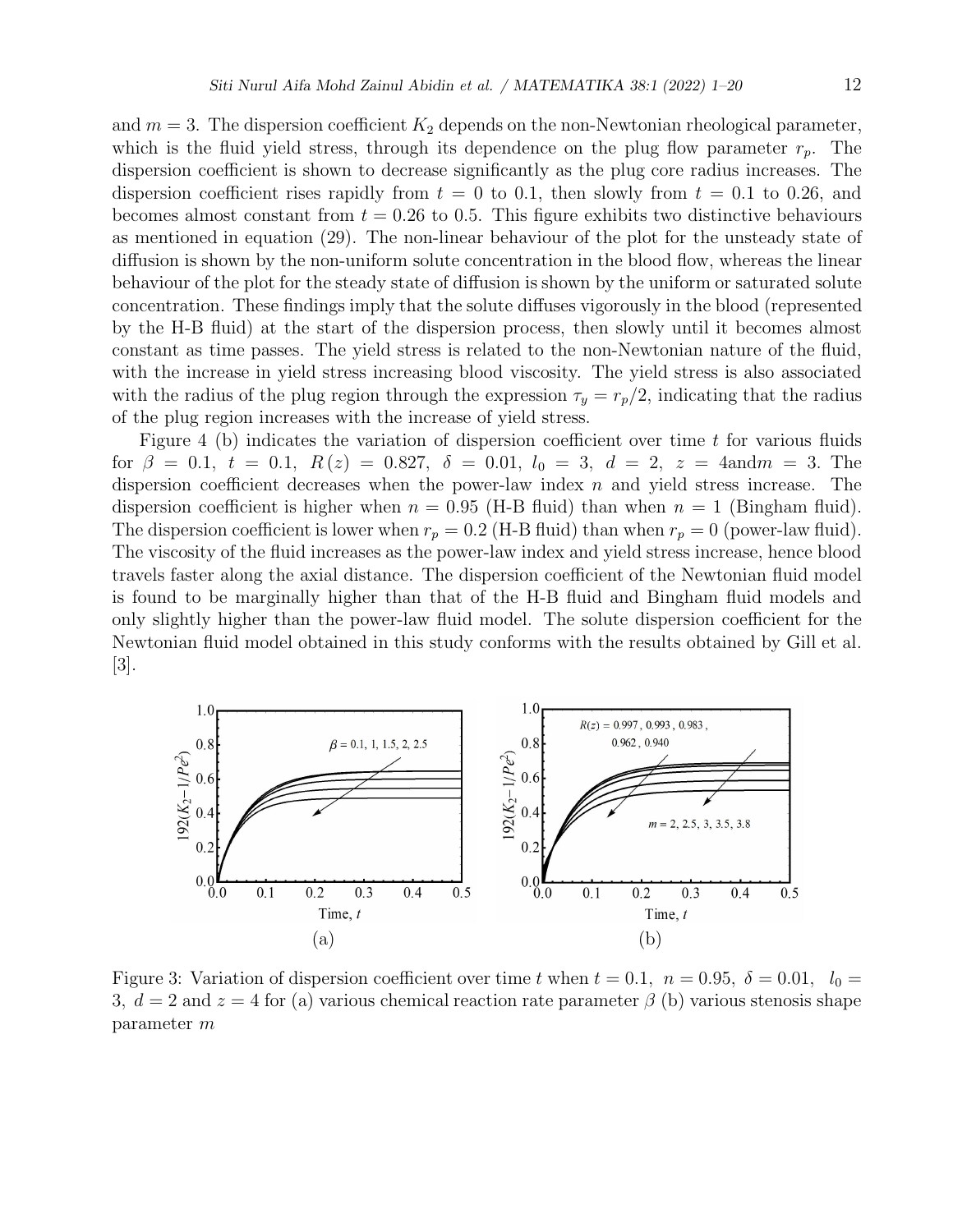

Figure 4: Variation of dispersion coefficient over time t when  $\beta = 0.1$ ,  $t = 0.1$ ,  $R(z) =$ 0.827,  $\delta = 0.01$ ,  $l_0 = 3$ ,  $d = 2$ ,  $z = 4$  and  $m = 3$  for (a) various plug core radius  $r_p$  (b) various fluids

#### 3.3 Effective Axial Diffusion

Figure 5 (a) depicts the variation of effective axial diffusion over time  $t$  for various chemical reaction rate parameter  $\beta$  when  $t = 0.1$ ,  $n = 0.95$ ,  $r_p = 0.1$ ,  $\delta = 0.01$ ,  $R(z) = 0.827$ ,  $l_0 =$ 3,  $d = 2$ ,  $z = 4$  and  $m = 3$ . The effective axial diffusion increases as the chemical reaction rate increases from the beginning until  $t = 0.23$ , after which it remains constant. This implies that the solute diffuses vigorously in the blood proteins as the chemical reaction progresses. As the amount of solute that undergoes a chemical reaction in the bulk flow increases from  $\beta = 0.1, 1.0, 1.5, 2.0$  to 2.5, more solutes react with the fluid, increasing the solute dispersion until it reached a steady-state of diffusion.

Figure 5 (b) describes the variation of effective axial diffusion over time  $t$  for various stenosis shape parameter m when  $\beta = 0.1$ ,  $t = 0.1$ ,  $n = 0.95$ ,  $\delta = 0.01$ ,  $r_p = 0.1$ ,  $l_0 = 3$ ,  $d = 2$ and  $z = 4$ . In terms of axial diffusion, the value  $m = 2$  corresponds to axially symmetric stenosis, whereas  $m = 2.5, 3.0, 3.5, \text{ and } 3.8$  exhibit the effects of asymmetric stenosis. The effective axial diffusion is substantially larger in the arteries with symmetric stenosis than in the arteries with asymmetric stenosis. The increase in the stenosis shape parameter  $m$  results in decreasing viscosity which is in line with Biswas and Chakraborty [54] findings. Therefore, the blood moves slower along the axial distance. Since the increase of viscosity tends to reduce velocity, the effective diffusion is reduced. The radius of the stenosed artery  $R(z)$  decreases from  $R(z) = 0.973, 0.972, 0.827, 0.618$  to 0.340 with the increase of stenosis shape parameter m. As there are only minor changes as time passes, it is concluded that the effective axial diffusion is independent of time t.

Figure 6 (a) illustrates the variation of effective axial diffusion over time  $t$  for various plug core radius  $r_p$  when  $\beta = 0.1$ ,  $t = 0.1$ ,  $n = 0.95$ ,  $R(z) = 0.827$ ,  $\delta = 0.01$ ,  $l_0 = 3$ ,  $d = 2$ ,  $z = 4$ and  $m = 3$ . The effective axial diffusion is found to decrease slightly as the plug core radius increases. This is due to the high concentration of blood that accumulated at the centre, which reduces the solute transport. The effective axial diffusion is almost time-independent and is determined solely by the values of  $r_p$ . The effective axial diffusion increases slowly in the beginning until  $t = 0.1$ , after which it almost becomes constant. The constant values imply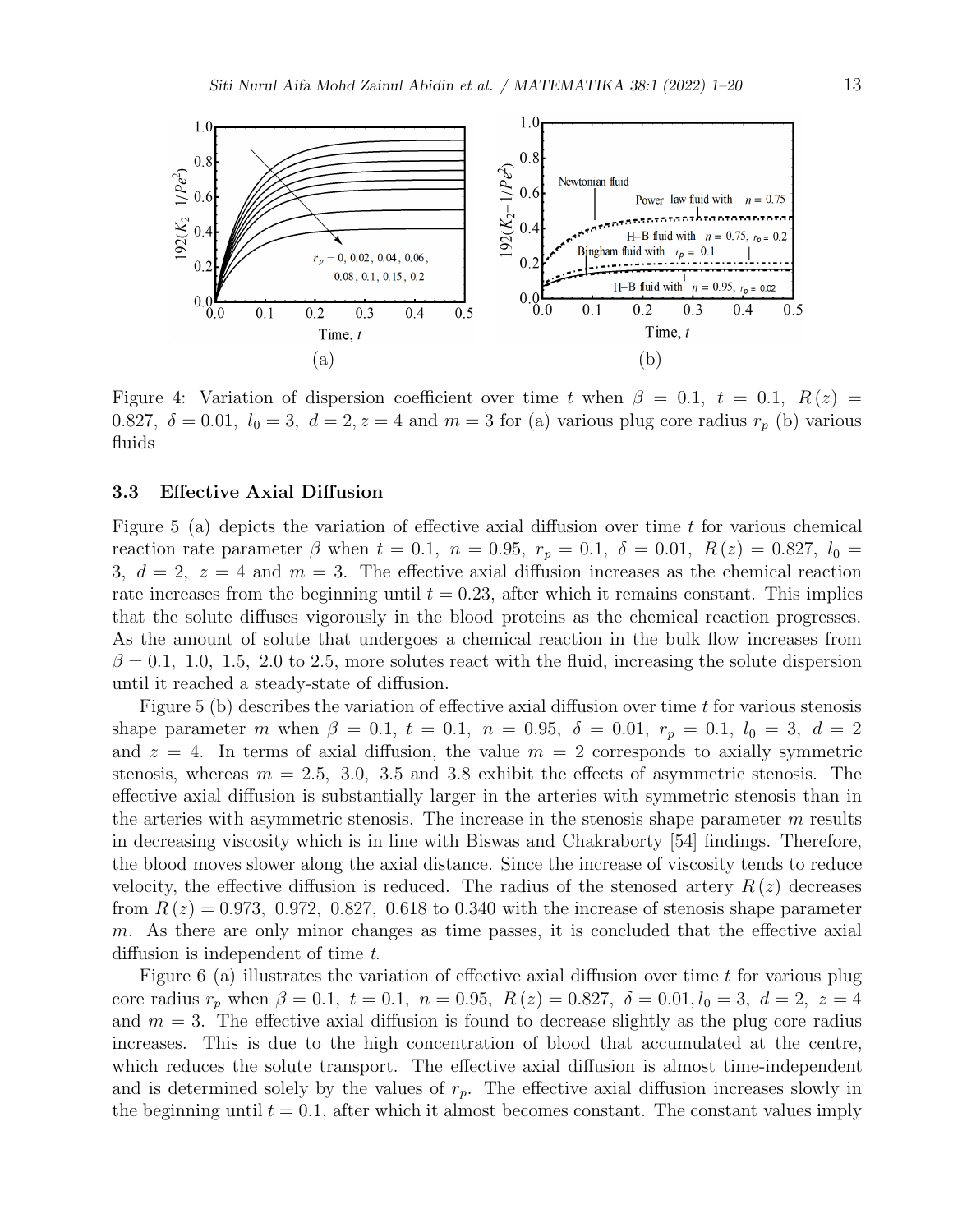that the effective axial diffusion reaches a steady-state, indicating that the drug is effective when the rate of drug intake equals the rate of drug elimination. The steady-state values are useful to determine the time needed to reach the steady-state dispersion and the reduction in solute dispersion caused by yield stress.



Figure 5: Variation of effective axial diffusion over time t when  $t = 0.1, n = 0.95, r_p = 0.1, \delta =$ 0.01,  $l_0 = 3$ ,  $d = 2$  and  $z = 4$  for (a) various chemical reaction rate parameter  $\beta$  (b) various stenosis shape parameter m



Figure 6: Variation of the effective axial diffusion over time t when  $\beta = 0.1, t, 0.1, R(z) =$ 0.827,  $\delta = 0.01, l_0 = 3, d = 2, z = 4$  and  $m = 3$  for (a) various plug core radius  $r_p$  (b) various fluids

Figure 6 (b) shows the effective axial diffusion over time t for various fluids when  $\beta =$ 0.1,  $t = 0.1$ ,  $R(z) = 0.827$ ,  $\delta = 0.01$ ,  $l_0 = 3$ ,  $d = 2$ ,  $z = 4$  and  $m = 3$ . The solute disperses more rapidly in the Bingham fluid  $(n = 1)$  than in the H-B fluid  $(n = 0.95)$ . As the power-law index increases, the effective axial diffusion also increases. The power-law index is dependent on the blood constituents, such as haematocrit, fibrinogen and cholesterol. The fluid exhibits shear-thinning behaviour when  $n = 0.95$ , shear-thickening behaviour when  $n = 1.05$  and linear behaviour when  $n = 1$  [55]. As mentioned by Hussain et al. [56], the power-law index displays the apparent whole blood viscosity. When the power-law index decreases, so does the viscosity. The solute disperses faster in the Bigham fluid than in the H-B fluid since the former has a higher viscosity than the latter. Based on the results, the H-B fluid exhibits a more realistic model for explaining the blood rheology in narrow arteries.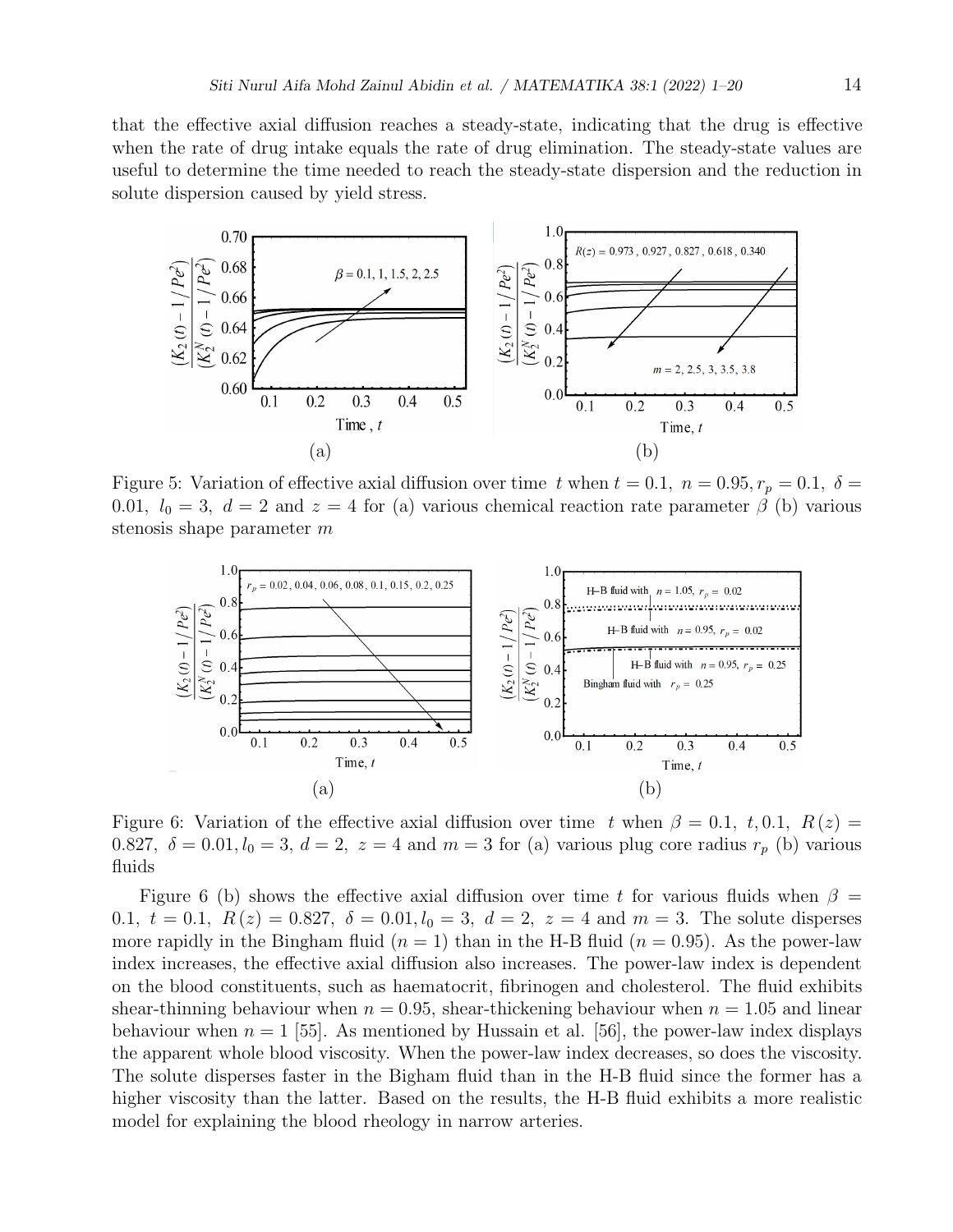# 4 Conclusion

In summary, the issue of unsteady solute dispersion in blood flow by incorporating a first-order chemical reaction in the bulk flow via an asymmetry stenosed artery using GDM is solved by varying the physical parameters. The blood is presumed to be a non-Newtonian fluid (H-B fluid model) and flows in a rigid arterial wall. The yield stress plays an essential role in the determination of blood viscosity and velocity profiles in the blood flow. The solute dispersion coefficient and solute effective axial diffusion decrease with an increase in the yield stress of the blood flow. The solute dispersion coefficient descends with the raise of the chemical reaction parameter, stenosis shape parameter and power-law index. As these parameters increase, the concentration of red blood cells at the centre of the vessels also increases due to the degree of the solute binding to blood proteins. The solute effective axial diffusion increases with an increase of the chemical reaction parameter and power-law index. Conversely, as the stenosis shape parameter increased, the effective axial diffusion decreased. From the mathematical analysis, it was found that there is a substantial difference between the flow quantities computed with and without a chemical reaction and stenosis. Hence, this study contributes to the development of mathematical modelling as the H-B fluid model realistically demonstrated the blood rheology of the reactive dispersion in the blood flow through a narrow stenosed arteries. Considering blood flow is naturally throbbing, further research on the effects of pulsatile flow on fluid dispersion with the effect of chemical reactions would be beneficial.

# Acknowledgments

The authors would like to acknowledge Research Management Centre, Universiti Teknologi Malaysia (UTM) for the financial support through GUP Tier 2 (Vote number Q.J130000.2654.17J12), and also Ministry of Higher Education (MOHE) under the research grant Fundamental Research Grant Scheme (FRGS/1/2020/STG06/UTM/02/15), (FRGS/1/2019/STG06/UTM/02/21) and UTM Fundamental Research (PY/2019/01623- Q.J130000.2554.21H48).

## Nomenclature

## Greek Symbols

- $\beta$  Chemical Reaction Parameter
- $β$  Non-Dimensional Chemical Reaction Parameter<br>
Stenosis Height [m]
- Stenosis Height  $[m]$
- $\delta$  Non-Dimensional Stenosis Height
- $\bar{\tau}$  Shear Stress  $[N/m^2]$
- τ Non-Dimensional Shear Stress
- $\bar{\tau}_y$  Yield Stress  $[N/m^2]$
- $\tau_y$  Non-Dimensional Yield Stress
- $\eta_H$  H-B Fluid Viscosity Coefficient with Dimension  $(ML^{-1}T^{-2})^n T[Ns/m^2]$
- $\lambda_m$  Roots of Equation  $J_1(r) = 0$
- $\psi$  Azimuthal Angle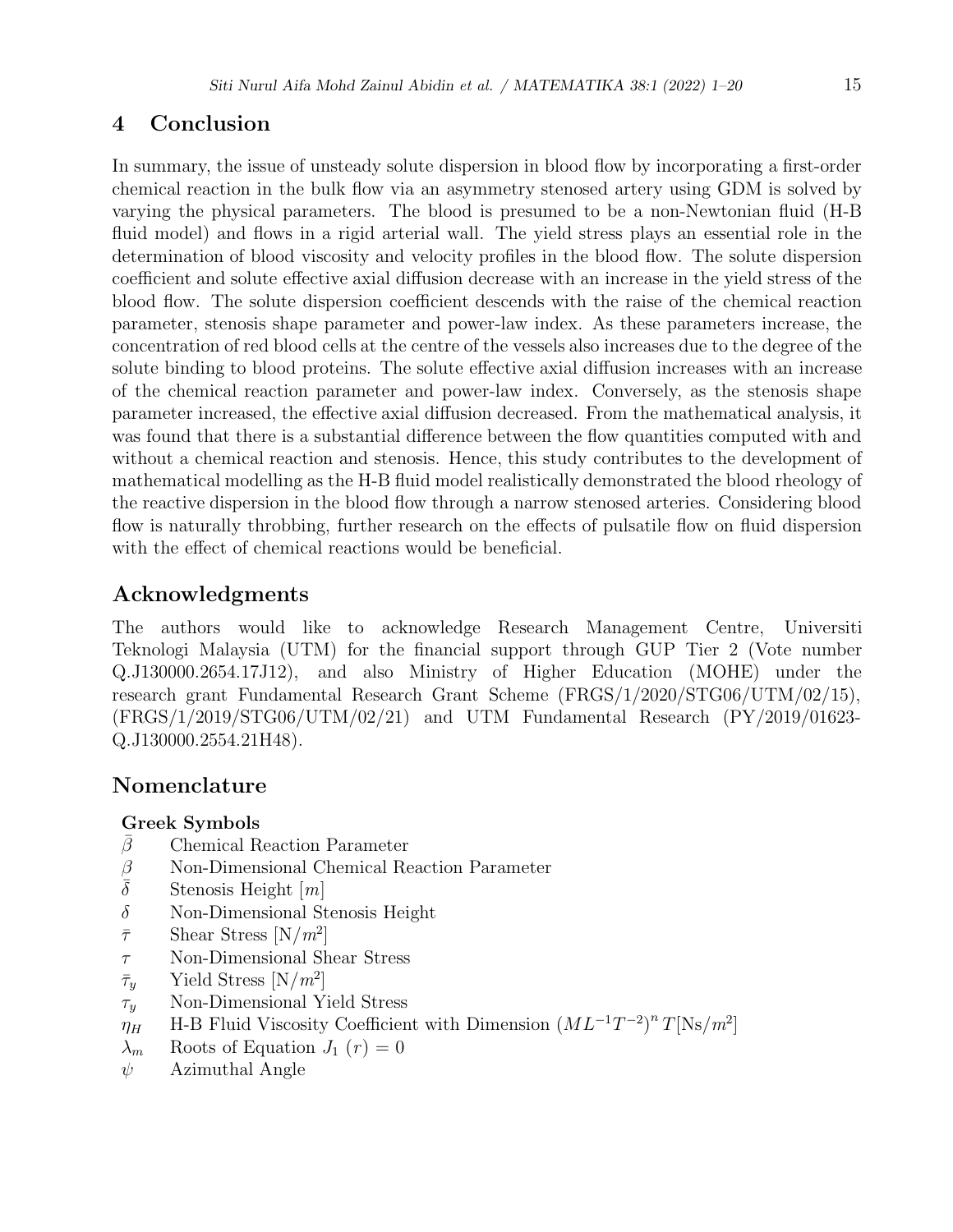## Upper alphabetical letters

- A¯ Amplitude Parameter
- A Non-Dimensional Amplitude Parameter
- $\bar{C}_0$ Reference Concentration
- $\bar{C}$  Solute Concentration
- C Non-Dimensional Solute Concentration
- $C_m$  Non-Dimensional Mean Concentration
- $D_m$  Coefficient of Mass Diffusion
- $J_0$  Bessel's Functions of The First Kind of Order Zero
- $J_1$  Bessel's Functions of The First Kind of Order One
- $K_1$  Longitudinal Convection Coefficient
- $K<sub>2</sub>$  Longitudinal Dispersion Coefficient
- $K^N_2$  $K_2^N$  Newtonian Fluid Dispersion Coefficient<br>  $\bar{L}$  Artery Length [*m*]
- Artery Length  $[m]$
- L Non-Dimensional Artery Length
- Pe Modified Peclet Number
- $\bar{R}(\bar{z})$  Radius of Stenosed Artery [m]
- $R(z)$  Non-Dimensional Radius of Stenosed Artery
- $R_0$  Arterial Radius

## Lower alphabetical letters

- $\overline{d}$  Stenosis Location  $[m]$
- d Non-Dimensional Stenosis Location
- $f_{1s}$  Dispersion Function in Steady-State
- $f_{1s-}$  Steady Dispersion Function in Plug Flow Field
- $f_{1s+}$  Steady Dispersion Function in Outer Flow Field
- $f_{1t}$  Dispersion Function in Transient-State
- $f_1$  Dispersion Function
- $\bar{l}_0$  Length of Stenosis  $[m]$
- $l_0$  Non-Dimensional Length of Stenosis
- m Stenosis Shape Parameter
- n Power-law Index
- $\bar{p}$  Pressure [Pa]
- p Non-Dimensional Pressure
- $\bar{r}$  Transverse (Radial) Distance  $[m]$
- r Non-Dimensional Transverse (Radial) Distance
- $\bar{r}_p$  Plug Flow Radius  $[m]$
- $r_p$  Non-Dimensional Plug Flow Radius
- $\bar{t}$  Time [s]
- t Non-Dimensional Time
- $\bar{u}$  Velocity of Fluid  $[m/s]$
- u Non-Dimensional Velocity of Fluid
- $u_0$  Centreline Velocity  $\lfloor m/s \rfloor$
- u<sup>−</sup> Non-Dimensional Velocity in Plug Flow Field
- $u_+$  Non-Dimensional Velocity in Non-Plug Flow Field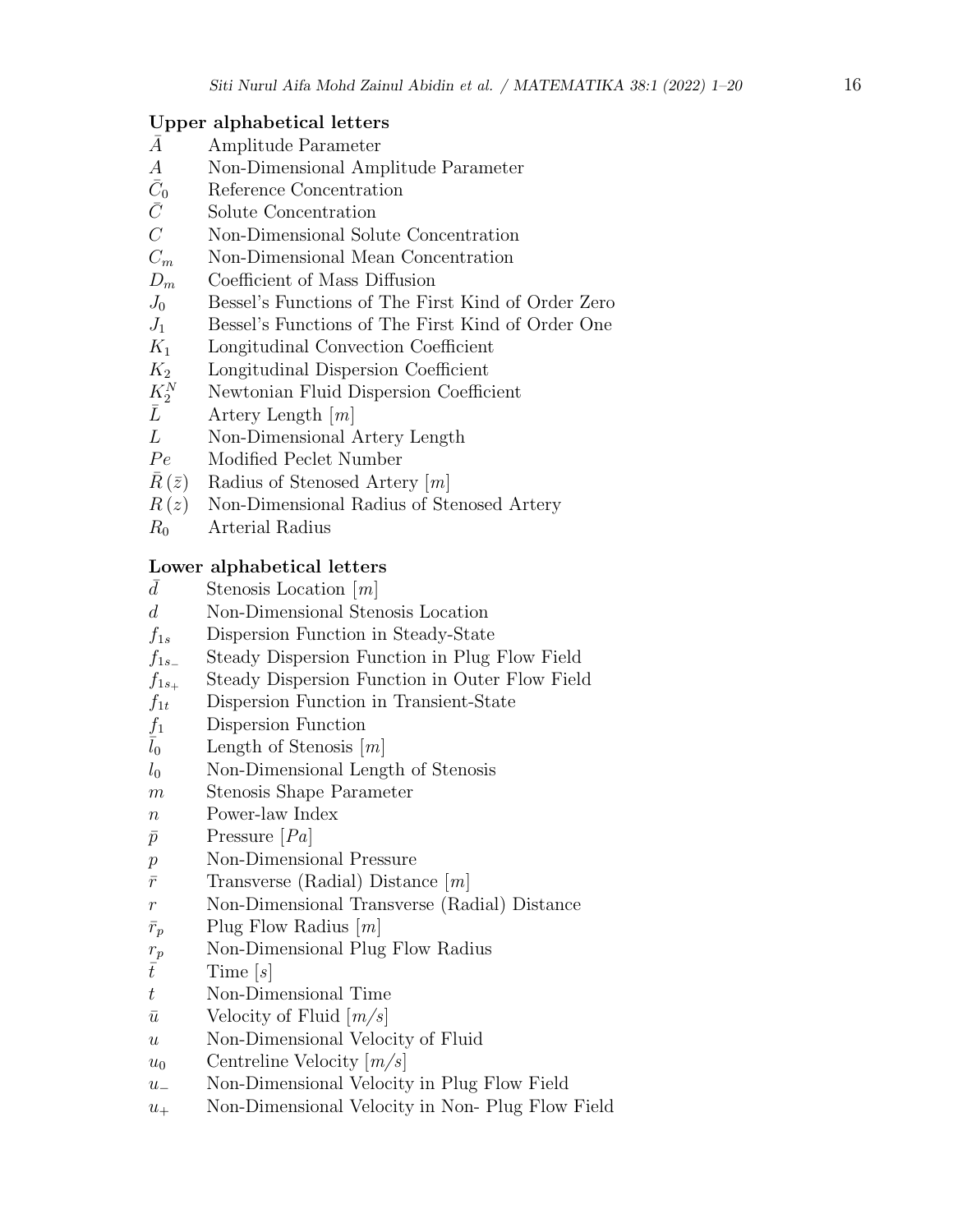- $u_m$  Non-Dimensional Mean Velocity
- $\bar{z}$  Longitudinal (Axial) Distance  $[m]$
- z Non-Dimensional Longitudinal (Axial) Distance

## References

- [1] Taylor, G. I. Dispersion of soluble matter in solvent flowing slowly through a tube. Proceedings of the Royal Society of London. Series A. Mathematical and Physical Sciences. 1953. 219(2): 186-203.
- [2] Aris, R. On the dispersion of a solute in a fluid flowing through a tube. Proceedings of the Royal Society of London. Series A. Mathematical and Physical Sciences. 1956. 235(4): 67-77.
- [3] Gill, W. and Sankarasubramanian, R. Exact analysis of unsteady convective diffusion. Proceedings of the Royal Society of London. Series A. Mathematical and Physical Sciences. 1970. 316(1): 341-350.
- [4] Rana, J. and Murthy, P. Unsteady solute dispersion in Herschel-Bulkley fluid in a tube with wall absorption. *Physics of Fluids*. 2016. 28(11): 1119-1125.
- [5] Jaafar, N. A., Yatim, Y. M. and Sankar, D. Mathematical analysis for unsteady dispersion of solute with chemical reaction in blood flow. In AIP Conference Proceedings. AIP Publishing LLC. 2016. 331–337.
- [6] Sankar, D., Jaafar, N. A. and Yatim, Y. M. Mathematical analysis for unsteady dispersion of solutes in blood stream—A comparative study. Journal Global Journal of Pure Applied Mathematics. 2016. 12(2): 1337-1374.
- [7] Balachandra, H., Rajashekhar, C., Vaidya, H., Oudina, F. M., Manjunatha, G. and Prasad, K. V. Homogeneous And Heterogeneous Reactions on The Peristalsis of Bingham Fluid with Variable Fluid Properties Through a Porous Channel. Journal of Advanced Research in Fluid Mechanics Thermal Sciences. 2021. 88(3): 1-19.
- [8] Kori, J. Effect of first order chemical reactions on the dispersion coefficient associated with laminar flow through fibrosis affected lung. *Journal of Biomechanics*. 2020. 99(1): 109494.
- [9] Roy, A. K., Saha, A. K., Ponalagusamy, R. and Debnath, S. Mathematical model on magneto-hydrodynamic dispersion in a porous medium under the influence of bulk chemical reaction. Korea-Australia Rheology Journal. 2020. 32(4): 287-299.
- [10] Rana, J. and Murthy, P. Solute dispersion in pulsatile Casson fluid flow in a tube with wall absorption. *Journal of Fluid Mechanics.* 2016. 793(14): 877-914.
- [11] Debnath, S., Saha, A., Mazumder, B. and Roy, A. Dispersion of reactive species in Casson fluid flow. *Indian Journal of Pure Applied Mathematics.* 2020. 51(4): 1451-1469.
- [12] Roy, A., Saha, A. and Debnath, S. Effect of multiple reactions on the transport coefficients in pulsatile flow through an annulus. International Communications in Heat Mass Transfer. 2020. 110(4): 104369.
- [13] Das, D., Poddar, N., Dhar, S., Kairi, R. R. and Mondal, K. K. Multi-scale approach to analyze the dispersion of solute under the influence of homogeneous and inhomogeneous reactions through a channel. International Communications in Heat Mass Transfer. 2021. 129(6): 105709.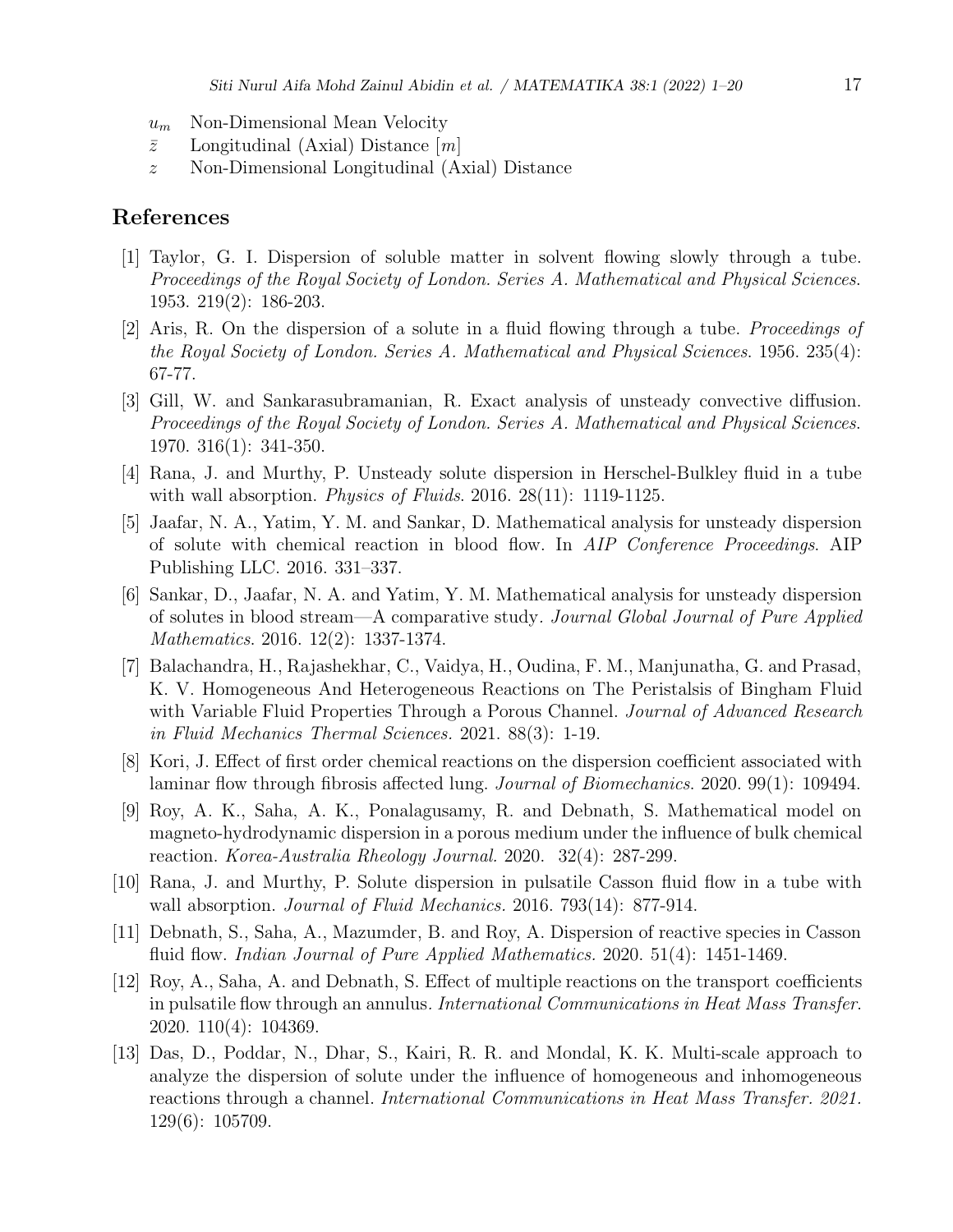- [14] Orizaga, S., Riahi, D. N. and Soto J. R. Drug delivery in catheterized arterial blood flow with atherosclerosis. Journal Results in Applied Mathematics. 2020. 27(7): 100117.
- [15] Roy, A.K. and Bég, O.A. Asymptotic study of unsteady mass transfer through a rigid artery with multiple irregular stenoses. Applied Mathematics Computation. 2021. 410(2): 126485.
- [16] Carvalho, V., Pinho, D., Lima, R. A., Teixeira, J. C. and Teixeira, S. Blood flow modeling in coronary arteries: A review. Fluids. 2021. 6(2): 53.
- [17] Ali, N., Zaman, A., Sajid, M., Nieto, J. and Torres, A. Unsteady non-Newtonian blood flow through a tapered overlapping stenosed catheterized vessel. *Mathematical Biosciences*. 2015. 269(15): 94-103.
- [18] Abbas, Z., Shabbir, M. and Ali N. Analysis of rheological properties of Herschel-Bulkley fluid for pulsating flow of blood in stenosed artery.  $AIP$  Advances. 2017.  $7(10)$ : 105123.
- [19] Shah, S. R. Study of modified Casson's fluid model in modeled normal and stenotic capillary-tissue diffusion phenomena. International Journal of Computational Engineering and Management. 2011. 11(2): 51-57.
- [20] Mishra, S. and Siddiqui, S. A mathematical model for flow and diffusion through stenotic capillary-tissue exchange system. Electronic Journal Science and Technology. 2015. 17(4): 299-315.
- [21] Sriyab, S. Mathematical analysis of non-Newtonian blood flow in stenosis narrow arteries. Computational and Mathematical Methods in Medicine. 2014. 2014(2): 1-10.
- [22] Sankar, D. and Hemalatha, K. Pulsatile flow of Herschel–Bulkley fluid through stenosed arteries—a mathematical model. International Journal of Non-Linear Mechanics. 2006. 41(8): 979-990.
- [23] Hossain, K. E. and Haque, M. M. Influence of magnetic field on chemically reactive blood flow through stenosed bifurcated arteries. In AIP Conference Proceedings. 2017. 1-12.
- [24] Freidoonimehr, N., Chin, R., Zander, A. and Arjomandi, M. An experimental model for pressure drop evaluation in a stenosed coronary artery. Physics of Fluids. 2020. 32(4): 021901.
- [25] Prashantha, B. and Anish, S. Discrete-Phase modelling of an asymmetric stenosis artery under different womersley numbers. Arabian Journal for Science and Engineering. 2019. 44(6): 1001-1015.
- [26] Alsemiry, R. D., Mandal, P. K., Sayed, H. M. and Amin, N. Numerical solution of blood flow and mass transport in an elastic tube with multiple stenoses. BioMed Research International 2020. 2020(12): 1-14.
- [27] Bakheet, A. and Alnussairy, E. A. Numerical Simulation of Magnetohydrodynamic Influences on Casson Model for Blood Flow through an Overlapping Stenosed Artery. Iraqi Journal of Science. 2021. 62(4): 1016-1024.
- [28] Majee, S. and Shit, G. Modeling and simulation of blood flow with magnetic nanoparticles as carrier for targeted drug delivery in the stenosed artery. European Journal of Mechanics-B/Fluids. 2020. 83(4): 42-57.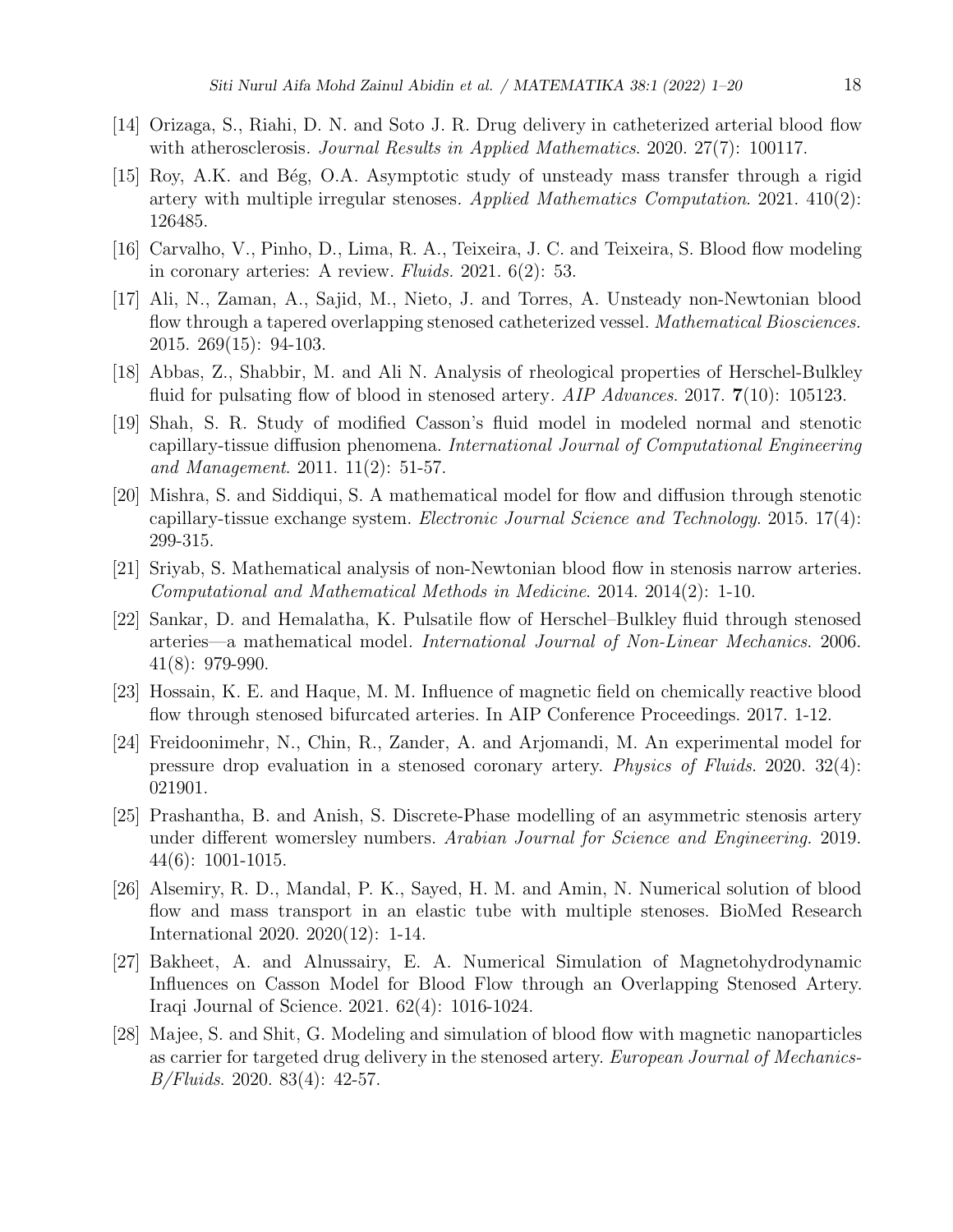- [29] Tiwari, A., Shah, P. D. and Chauhan S. S. Unsteady solute dispersion in two-fluid flowing through narrow tubes: A temperature-dependent viscosity approach. International Journal of Thermal Sciences. 2021. 161(4): 106651.
- [30] Rana, J. and Liao, S. A general analytical approach to study solute dispersion in non-Newtonian fluid flow. European Journal of Mechanics-B/Fluids. 2019. 77(3): 183-200.
- [31] Ratchagar, N.P. and Vijayakumar, R. Dispersion of a solute in a couple stress fluid with chemical reaction using generalized dispersion model. Advances in Mathematics: Scientific Journal. 2020. 4(9): 2233-2247.
- [32] Rana, J. and Murthy, P. Unsteady solute dispersion in small blood vessels using a twophase Casson model. Journal Proceedings of the Royal Society A: Mathematical, Physical Engineering Sciences. 2017. 473(2204): 201-217.
- [33] Sebastian, B. and Nagarani P. On convection-diffusion in non-Newtonian fluid flow in an annulus with wall oscillations. The European Physical Journal Special Topics. 2019. 228(12): 2729-2752.
- [34] Dash, R., Jayaraman, G. and Mehta K. Shear augmented dispersion of a solute in a Casson fluid flowing in a conduit. Annals of Biomedical Engineering. 2000. 28(4): 373-385.
- [35] Ramana, B., Sarojamma, G., Vishali, B. and Nagarani, P. Dispersion of a solute in a Herschel-Bulkley fluid flowing in a conduit. *Journal of Experimental Sciences*. 2012. 3(2): 14-23.
- [36] Blair, G. and Scott, W. An introduction to biorheology. New York: Elsevier. 1974.
- [37] Chaturani, P. and Ponnalagarsamy, R. A study of non-Newtonian aspects of blood flow through stenosed arteries and its applications in arterial diseases. *Biorheology*. 1985.  $22(6)$ : 521-531.
- [38] Tu, C. and Deville M. Pulsatile flow of non-Newtonian fluids through arterial stenoses. Journal of biomechanics. 1996. 29(7): 899-908.
- [39] Amalraj, I. J., Narasimman, S. and Kandasamy, A. Rheodynamic lubrication of an externally pressured thrust bearing using herschel-bulkley fluid with sinusoidal injection. Journal of applied fluid mechanics. 2012. 5(4): 71-79.
- [40] Ponalagusamy, R. and Priyadharshini, S. A numerical model on pulsatile flow of magnetic nanoparticles as drug carrier suspended in Herschel–Bulkley fluid through an arterial stenosis under external magnetic field and body force. International Journal of Computer Mathematics. 2019. 96(9): 1763-1786.
- [41] Hamed, S.B. and Belhadri, M. Rheological properties of biopolymers drilling fluids. Journal of Petroleum Science Engineering. 2009. 67(3-4): 84-90.
- [42] Kanin, E., Dontsov, E., Garagash, D. and Osiptsov, A. A radial hydraulic fracture driven by a Herschel–Bulkley fluid. Journal of Non-Newtonian Fluid Mechanics. 2021. 295: 104620. Coelho, P. M. and Poole, R. J. Heat transfer in laminar flow of a Herschel-Bulkley fluid between parallel plates. Heat Transfer Engineering. 2021.  $45(2)$ : 1-22.
- [43] Coelho, P. M. and Poole, R. J. Heat transfer in laminar flow of a Herschel-Bulkley fluid between parallel plates. Heat Transfer Engineering. 2021. 45(2): 1-22.